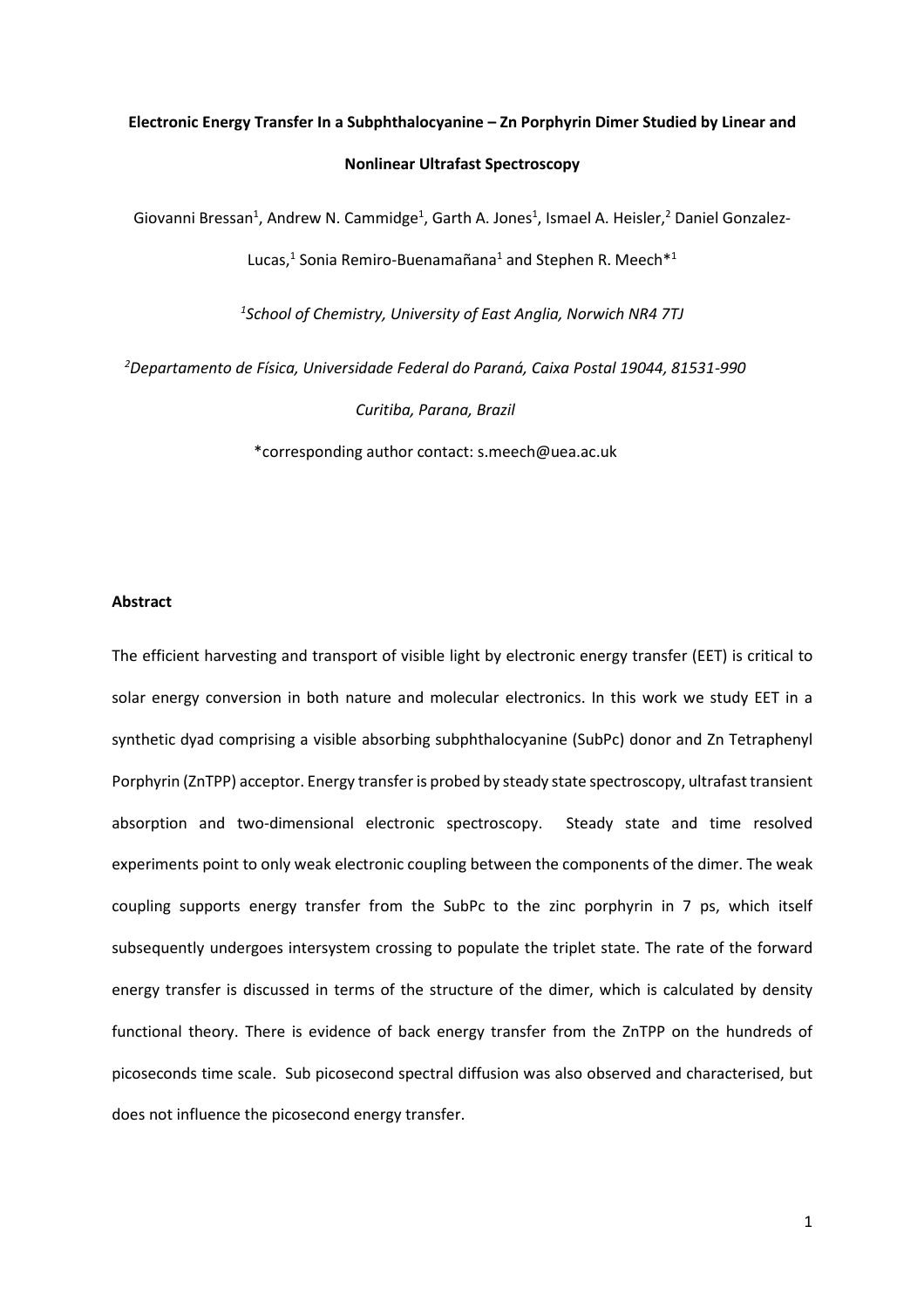### **Introduction**

Understanding electronic excitation energy transfer (EET) in covalently bound molecular model systems gives insight into the behaviour of more complex artificial light harvesting structures<sup>1,2,3</sup>. Real time studies of the ultrafast photoinitiated dynamics taking place in model systems make it possible to pinpoint processes which either enhance or are detrimental to energy transport efficiency, allowing the design of new, more efficient, synthetic organic light harvesters for applications in, for example, organic photovoltaic (OPV) devices<sup>4,5,6,7</sup>. Among the different classes of organic molecules that could be employed as active materials in OPVs, porphyrins have attracted a great deal of attention because of their occurrence in biological systems, $8,9$  and because of their use in building supramolecular structures<sup>10,11,12</sup> and molecular nanowires displaying outstanding conductivity properties<sup>13</sup> and as sensitisers in dye sensitised solar cells<sup>14,15</sup>. Porphyrins are also be used as sensitizers in photocatalytic applications<sup>16,17</sup>. Their unique photophysical properties stem from an extended 18  $\pi$ -electron planar aromatic ring<sup>18</sup>. However, one of the main drawbacks in the use of porphyrins in solar energy applications is that their Q-band absorption is situated towards the red region of the visible spectrum, with a transition moment which is much smaller than the strong Soret (or B-) band absorption, usually lying between 400-450 nm<sup>19,20</sup>; thus the electronic structure leads to relatively poor utilization of the solar spectrum<sup>21</sup>. To circumvent this drawback, it is possible to link a porphyrin with an antenna chromophore absorbing light more effectively in the visible spectrum, and the subphtalocyanines studied here have been used as antennas for a range of acceptor chromophores.<sup>22,23</sup> In this work we report the time-resolved photophysics of a heterodimer in which a light harvesting antenna, boron subphtalocyanine (SubPc), was linked through a phenoxy bridge at the *meso* position of a Zn(II) 5-(4 hydroxyphenyl)-10,15,20-triphenylporphyrin (ZnTPP) (Figure 1). Other examples of axially linked SubPc-based structures have been synthesised and studied $^{23-25}$ , although, most of them present alkyne or alkene linkers, which present cylindrical or planar symmetry and are intrinsically rigid. Conversely, the dimer object of this study is axially liked to the ZnTPP acceptor *via* a flexible phenoxy bridge, which can substantially affect the rate and the efficiency of the energy transfer process.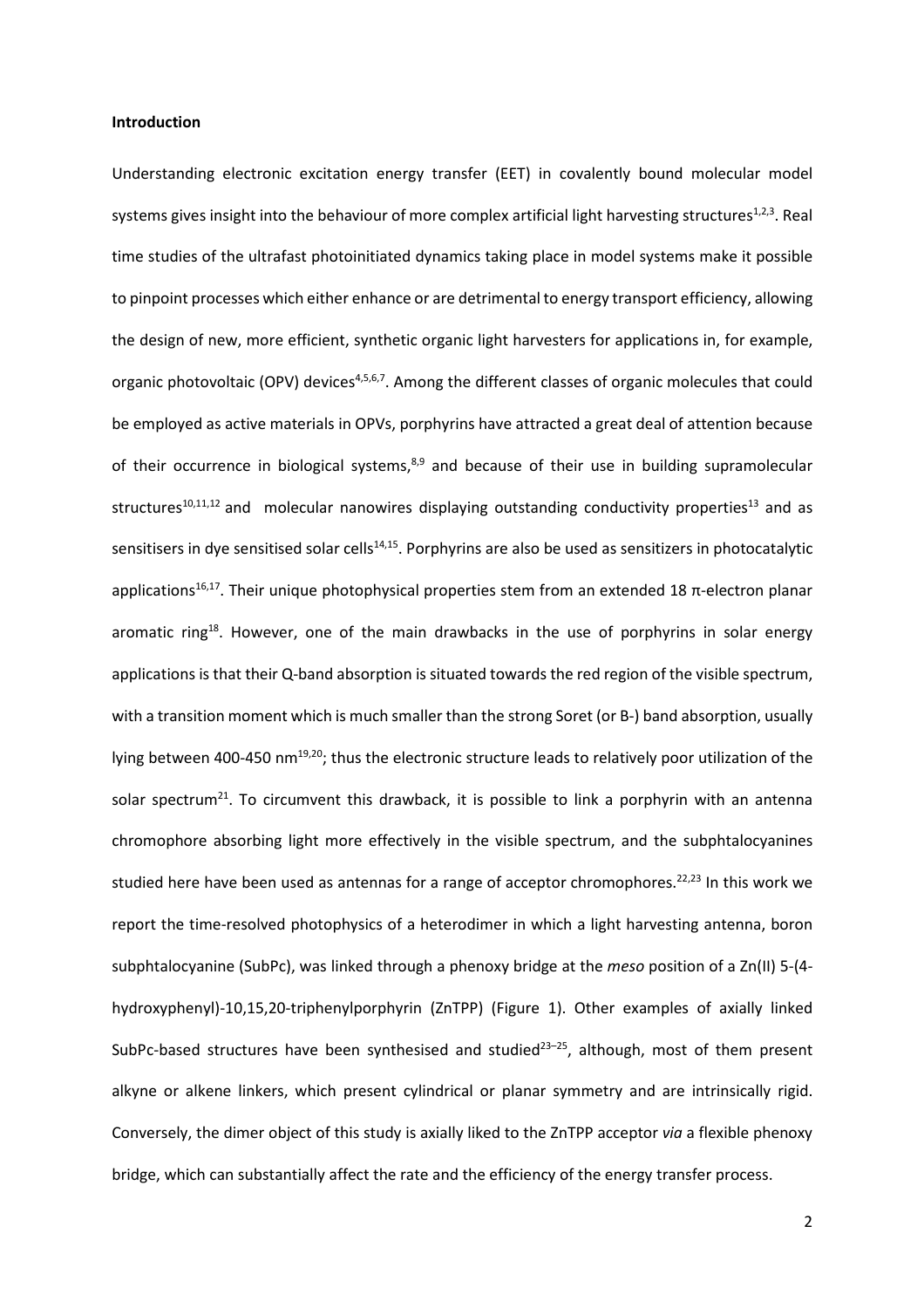

*Fig. 1 DFT optimised structure of ZnTPP-O-SubPc calculated with B3LYP/6-31G(d) basis set.* 

SubPcs have a unique nonplanar cone-shaped 14 π-electron aromatic system, whose excitation gives rise to intense absorption and emission bands in the visible region ( $\lambda_{\text{max}}$  = 560 nm)<sup>26,27</sup>. Their spectral properties, together with their ease of functionalisation, both at the ring position and at the boron core<sup>28,29</sup>, make them promising candidates for optoelectronic (e.g. OLEDs)<sup>30,31</sup> and photovoltaic applications<sup>32,3</sup>. In this work we investigate the photodynamics of the ZnTPP-O-SubPc heterodimer and its constituent monomers, through broadband femtosecond transient absorption (fsTA) and twodimensional electronic spectroscopy (2D-ES) experiments in toluene solution.

## **Experimental Methods**

SubPc-Cl, ZnTPP-OH and ZnTPP-O-SubPc were synthesised and purified as previously reported<sup>33</sup> and used without further purification.

Steady-state absorption was measured using a Lambda XLS Spectrophotometer (Perkin Elmer); data were collected in 1 mm quartz cuvettes in toluene at OD ca. 0.3. Steady-state emission spectra were measured with a fluorimeter (FLUOROSens, Camlin Technologies Ltd), with 1 nm excitation and 2 nm emission slits; emission spectra were acquired in 2 nm steps integrating each point for 0.1 s, exciting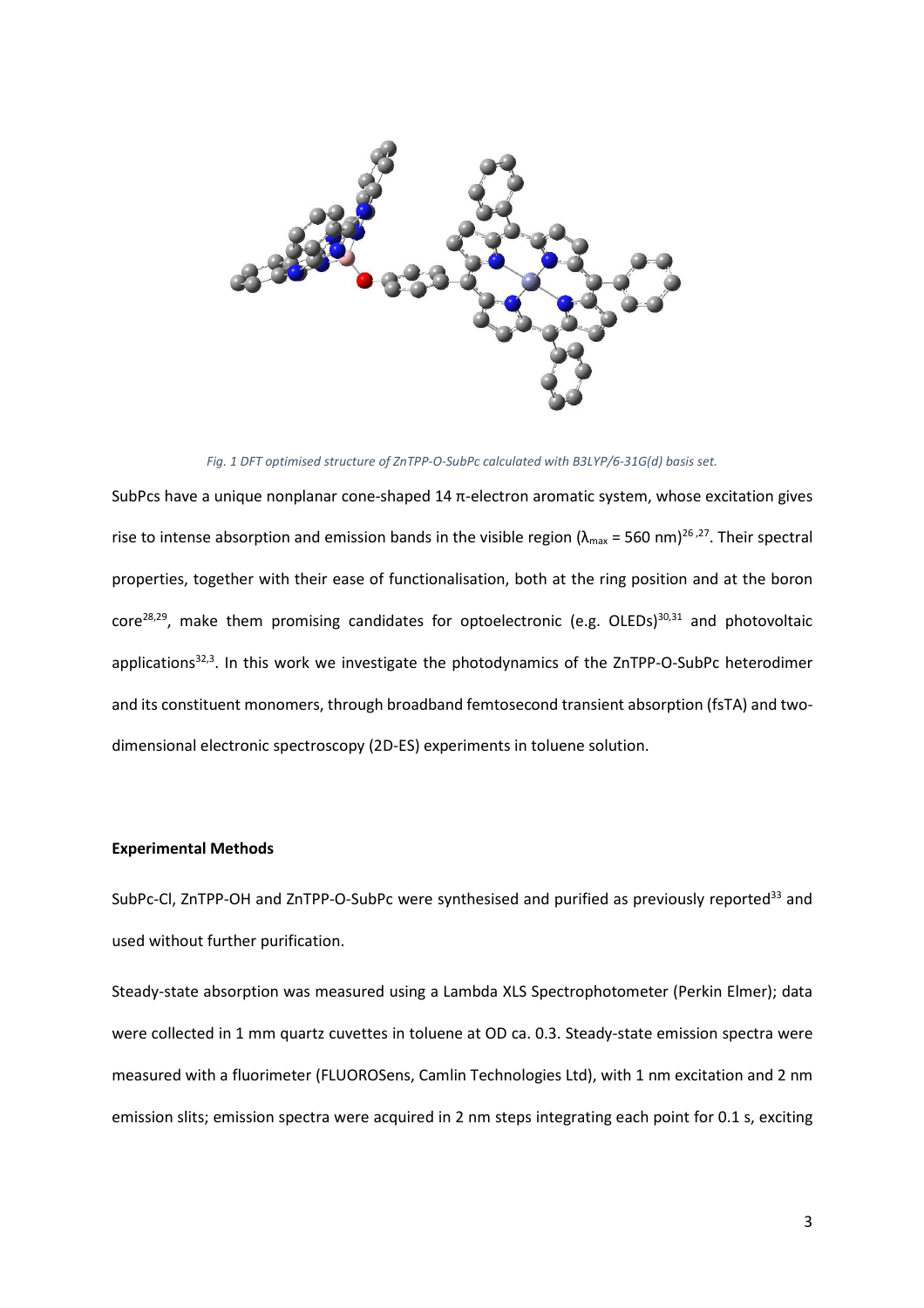at 530 nm. Fluorescence spectra were measured in 10 mm quartz cuvettes with OD adjusted to ca. 0.1 to avoid concentration-induced effects.

The fsTA setup used is based on the design of Riedle<sup>34</sup>, and has been described elsewhere<sup>35</sup>. It employs an amplified titanium:sapphire laser system (Spitfire Ace, Spectra Physics) operating at 1 kHz, producing 120 fs, 800 nm centred pulses. The laser output is split in two beams, one enters a commercial (TOPAS Prime) collinear optical parametric amplifier (OPA), tuned to produce 10 nm FWHM bandwidth pump pulses at 560 nm. The reflected fraction of the 800 nm beam is attenuated and focused onto a static, 3 mm thick, sapphire plate for continuum generation, producing a probe spectrum spanning the 450-750 nm range. The pump is delayed with respect to the probe with a mechanical linear delay stage (Physik Instrumente). Pump and probe beams are focused with reflective optics at the sample position in order to obtain spot sizes of 170 and 30 μm (FWHM) respectively, resulting in excitation energies below 0.4 W/cm<sup>2</sup>. The pump beam is set at the magic angle (54.7**°**) with a half-wave plate and a polariser to suppress effects of rotational reorientation; it is chopped at 500 Hz to allow calculation of differential absorption between adjacent pairs of pulses.

After the sample the probe beam is recollimated, focused onto a home-built ultrafast prism-based spectrometer and imaged on a CCD Camera (Stresing) triggered at 1 kHz by the amplified laser; a 50:50 beamsplitter set before the sample holder sends half of the probe intensity through the same spectrometer and to a reference camera.

Equation 1 is used to compute the differential absorption, yielding negative signals for ground state bleach (GSB) and stimulated emission (SE) and positive signals for excited state absorption (ESA) or absorption by new products:

$$
\Delta OD(\lambda, t) = -\log \left( \frac{Pro_{odd}(\lambda, t) Re_{feven}(\lambda)}{Pre_{even}(\lambda) Re_{fodd}(\lambda)} \right)
$$
(1)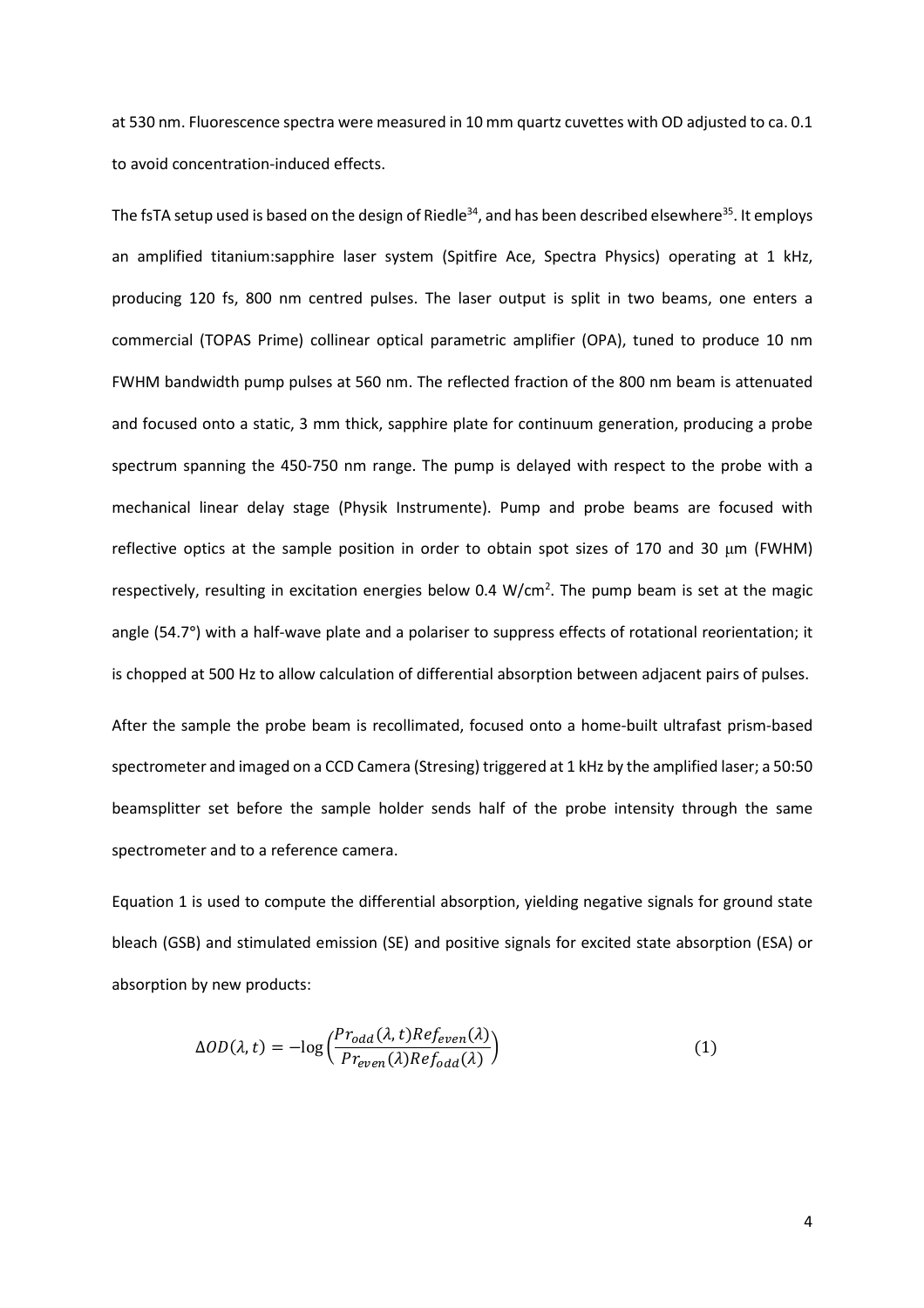where *Pr*(*λ*) and *Ref*(*λ*) are probe and reference spectra and the pump is being blocked by the chopper during the acquisition of even data points. To correct for chirp in the white light probe, a TA measurement on neat cyclohexane was run under the same experimental condition as the sample. The solvent coherence spike maxima as a function of probe wavelength are fit with a fourth order polynomial, and the resulting time vs wavelength profile is subtracted from the raw dataset. The fsTA data presented in the Results section are the average of 8 scans, in which 500 differential spectra were averaged at each delay point.

The design and the data acquisition procedures for the 2D-ES setup were described in detail elsewhere<sup>36</sup>. Briefly, a fraction ( $\approx$ 10%) of the same amplified laser system used for the fsTA experiment pumps a commercial (TOPAS White, Light Conversion) noncollinear optical parametric amplifier (NOPA) tuned to generate ~15 fs pulses centred at 560 nm with ca. 30 nm FWHM. The pulses are recompressed close to the Fourier transform limit with a folded prism compressor and characterised using the 2D setup, *via* a transient grating-frequency resolved optical gating (TG-FROG) signal from a 1 mm quartz cell filled with cyclohexane. The output of the NOPA is split into four coherent replicas propagating at the four corners of a 2.5 cm square (BOXCARS scheme), by means of two 50-50 beamsplitters. The coherence time (between pulses 1 and 2) (*τ*) is scanned with a mechanical delay stage in 4 fs steps from -150 to +150 fs and population times (between pulses 2 and 3) (*T*) up to 600 ps can be measured. After the interaction of pulses 1, 2 and 3 with the sample a third order signal, collinear with the LO beam is emitted in the phase matched direction. The interference of signal and local oscillator (LO) is dispersed with a prism and imaged onto a 1×1024 pixels fast camera (AViiVa e2v). Spectral interferometry allows us to extract amplitude and phase of the signal, which is phased according to the projection-slice theorem<sup>37</sup>, while the time delay between pulses 1 and 2 is Fourier transformed to recover the excitation axis.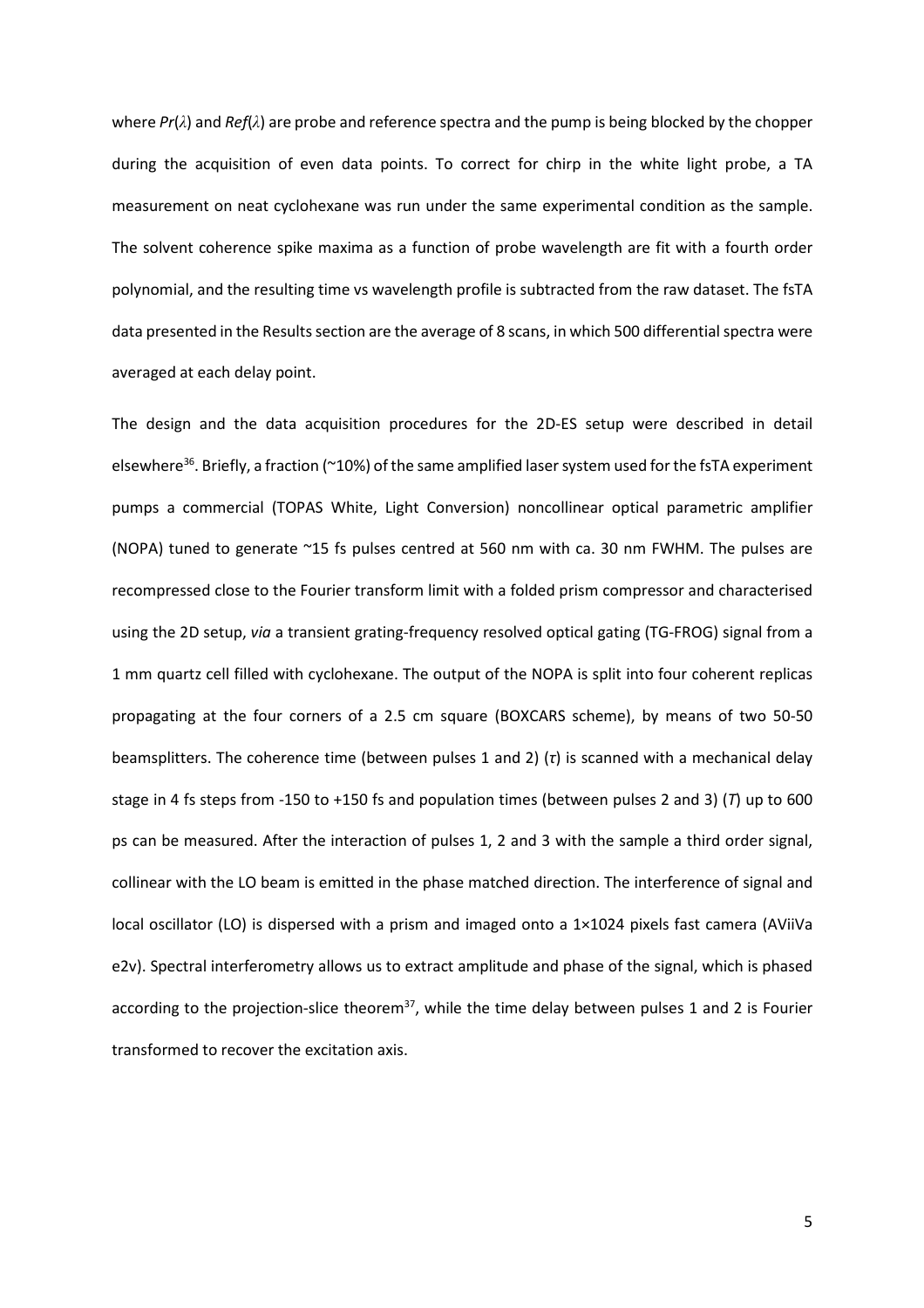## **Results**

#### **Steady-state absorption and emission**

The steady-state normalised absorption and emission spectra (excitation at 530 nm) of the two monomers SubPc-Cl and ZnTPP-OH are shown in Figure 2a and ZnTPP-O-SubPc dimer spectrum is shown in Figure 2b. All spectra measured in in toluene.



*Fig. 2 Normalised absorption (solid) and emission (dashed) spectra of ZnTPP-OH (a, blue), SubPc-Cl (a, red) and ZnTPP-O-SubPc (b, orange).The central pump wavenumber for fsTA and 2D-ES (560 nm) is highlighted by black solid arrows. Emission spectra measured after excitation at 530 nm.* 

This dimer system was previously studied through steady state experiments and calculation<sup>33</sup>. The absorption and emission spectra of the ZnTPP-O-SubPc were shown to resemble the sum of the SubPc-Cl and ZnTPP-OH spectra, pointing to a weakly coupled system with negligible perturbation of the electronic structure of the two units as anticipated by Managa *et*  $a^{33}$ *.*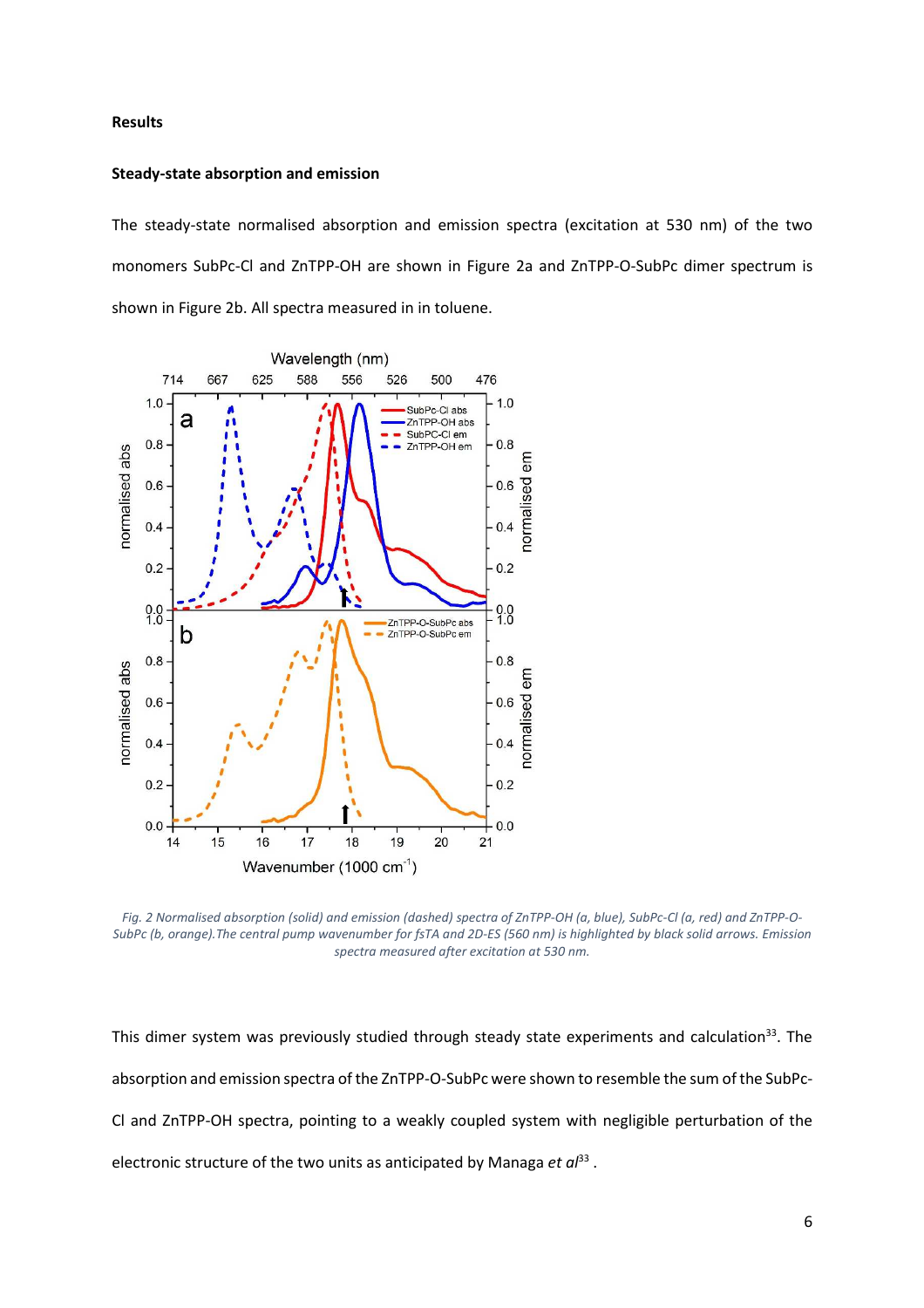The absorption spectrum of SubPc-Cl (Figure 2a) has a maximum centred at 17668 cm<sup>-1</sup> (566 nm) due to the 0-0 transition of the Q-band, as reported in literature<sup>32</sup>; the vibronic progression matches well the spectra reported in literature. The emission spectrum, is a quasi-mirror image of the absorption, with a maximum at 17421  $cm^{-1}$  (574 nm) and the fluorescence quantum yield is 0.25<sup>32</sup>. The small Stokes shift of 247 cm<sup>-1</sup> (8 nm), indicates a minor effect of the solvent after photoexcitation of the sample, as expected for nonpolar solvents, or when the change in permanent dipole between ground and excited state is small.

The main peaks in the steady-state absorption of ZnTPP-OH (Figure 2a) are the vibronic Q(1,0) band, centred at 18148 cm<sup>-1</sup> (551 nm), and the weaker and red-shifted  $S_0 \rightarrow S_1 Q(0,0)$  transition, at 16949 cm<sup>-</sup>  $1$ (590 nm). The steady-state fluorescence spectrum of ZnTPP mirrors the absorption in terms of peak positions,  $Q(0,0)$  is at 16680 cm<sup>-1</sup> (600 nm) and  $Q(1,0)$  lies at 15302 cm<sup>-1</sup> (653 nm) with a  $Q(0,1)$  "hotband" shoulder at 17391 cm<sup>-1</sup> (574 nm) making a significant contribution to the emission; these measurements are in good agreement with previously reported data on the same molecule<sup>20</sup>. The measured Stokes shift between the absorption and emission bands of the  $Q(0,0)$  transition is 270 cm<sup>-</sup>  $1$  (10 nm). ZnTPP-OH is only weakly fluorescent because of strong spin-orbit coupling due to the presence of a heavy metal ion; its fluorescence quantum yield in toluene was reported to be 0.03<sup>38</sup>.

In the ZnTPP-O-SubPc dimer steady-state absorption spectrum (Figure 2b) no major new features are observed, consistent with weak coupling between the subphtalocyanine and porphyrin units. However, the absorption maximum is blue-shifted ~350 cm<sup>-1</sup> with respect to the SubPc monomer (which is assigned to the different substituent at the boron core: -Cl in the monomer, -OPh in the dimer), and the overall band is broader, indicative of the overlap of the SubPc and ZnTPP Q –bands. The dimer steady-state emission spectrum is a combination of the fluorescence spectra of the SubPc-Cl and ZnTPP-OH monomers, but the intensity of the Zn porphyrin contribution appears enhanced compared to what is expected from absorbance (Figure 3), while the overall signal is quenched, as shown in Figure S2 (see Supplementary Information).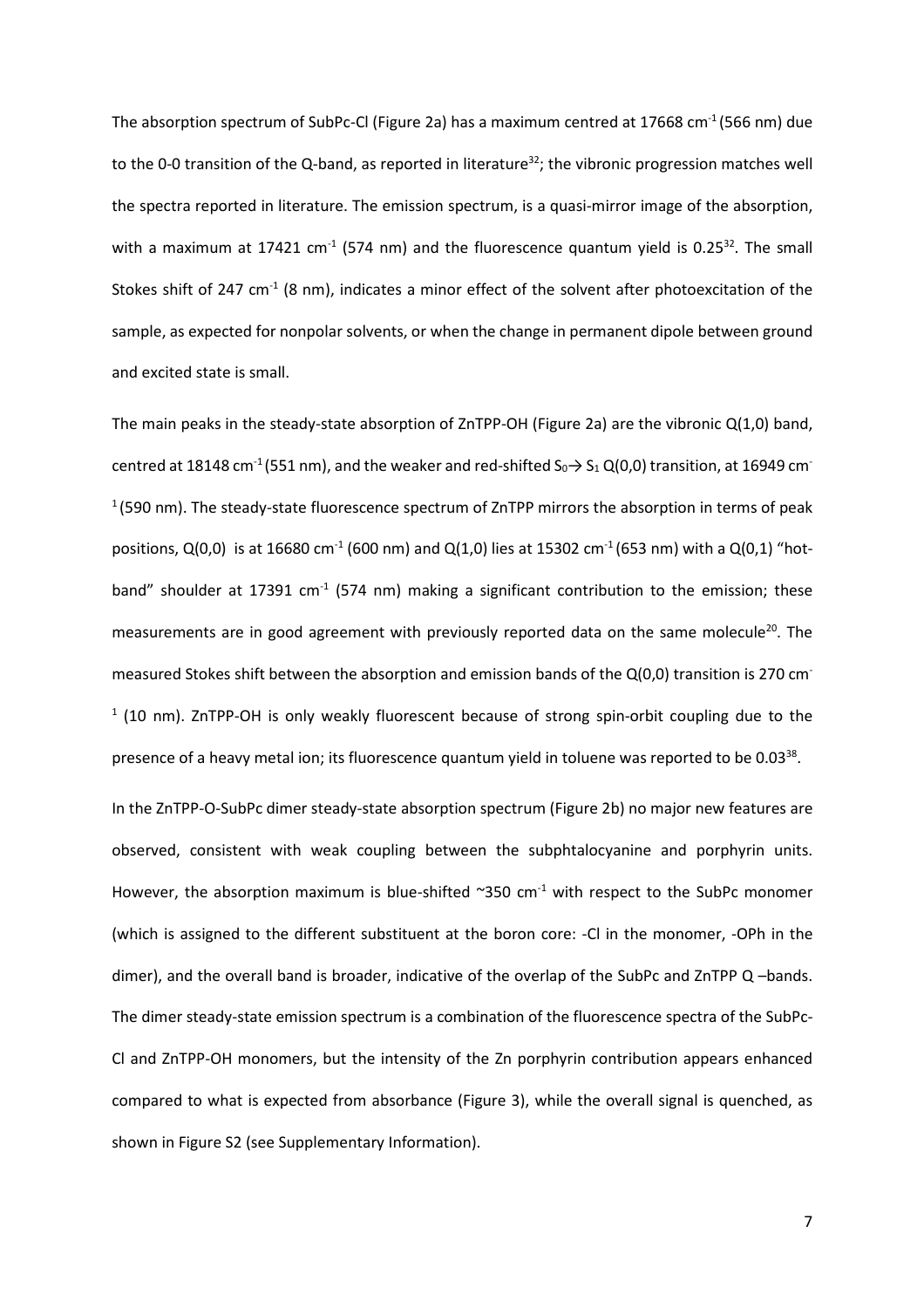This apparent change in the relative emission intensities of SubPc and ZnTPP is an indication of EET. As a check we calculated the expected emission spectrum of the dimer assuming no energy transfer between the singlet excited states of SubPc-Cl and ZnTPP-OH, and compared it to the measured dimer spectrum (Figure 3). The dimer emission spectrum was calculated as explained in the Supplementary Information.



*Fig. 3 Comparison between the ZnTPP-O-SubPc calculated emission spectrum (red) and the experimentally measured one (blue).* 

#### **Excitation Energy Transfer (EET) dynamics from SubPc antenna to ZnTPP in toluene**

The results from the steady state emission suggest that the singlet excited state of SubPc and the ZnTPP moieties in the dyad are weakly coupled, supporting Förster Resonance Energy Transfer (FRET). To better characterise the rate and mechanism of EET, broadband fsTA measurements were carried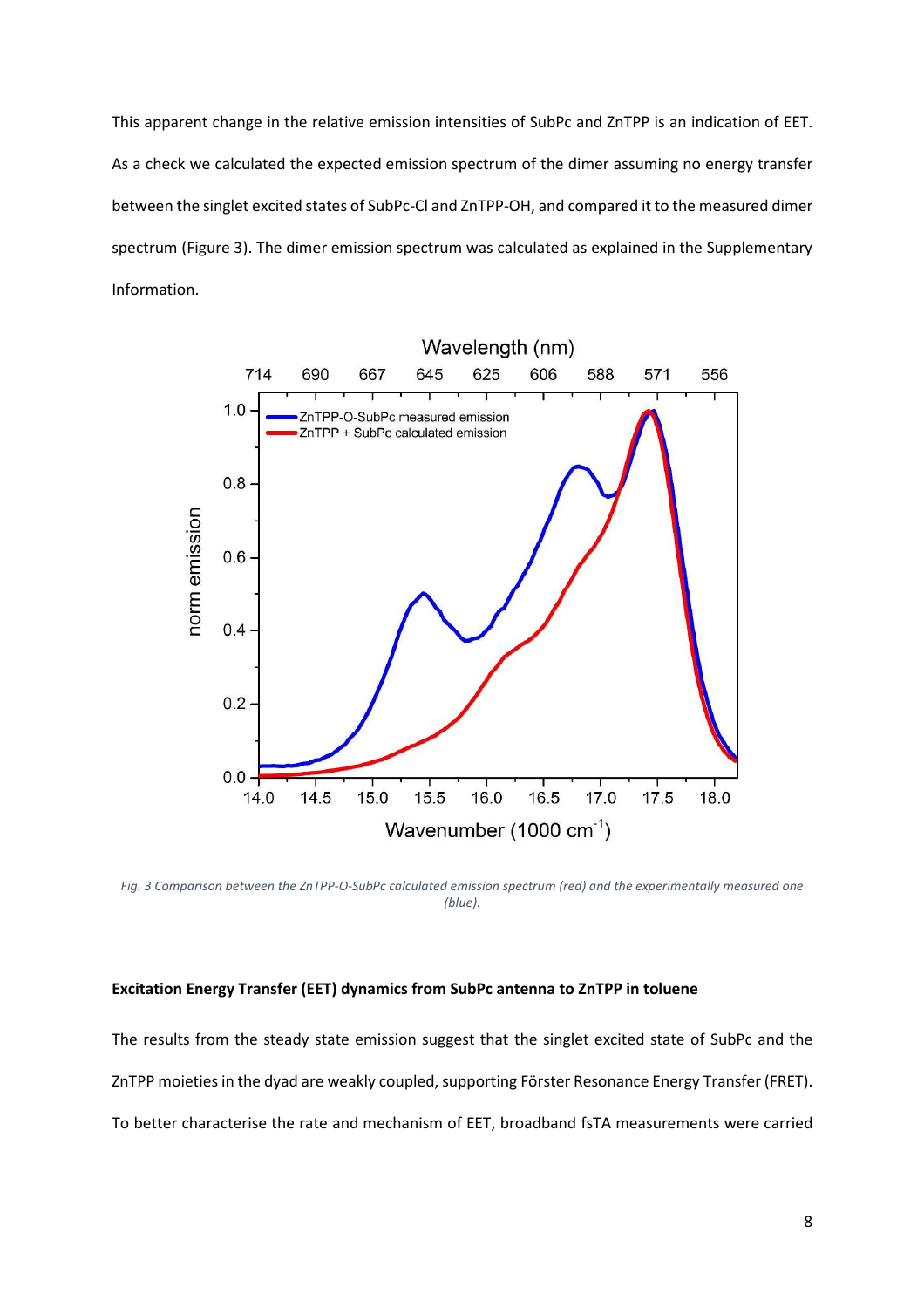on the dimer and its constituent monomers in toluene at room temperature, with pump wavelength fixed at 560 nm.



*Fig. 4 fsTA spectra of SubPc-Cl (a), ZnTPP-OH (b) and ZnTPP-O-SubPc (c) in toluene at selected pump-probe time delays, after photoexcitation at 560 nm (green dashed line). Notice that the pump scattering contribution looks intense in (b) because of the small amplitude of these signals, compared to (a) and (c). Dark blue and orange dashed lines at 455 nm and 568 nm highlight the wavelength at which the intensity-time traces shown in Fig. 5 are presented.* 

The SubPc-Cl transient spectra at selected pump-probe delays are reported in Figure 4a. The earliest transient spectrum (0.2 ps, earlier spectra being somewhat distorted by the coherence spike) has a strong negative signal, arising from a combined effect of the GSB, corresponding with the steady-state absorption spectral maximum (566 nm), and the SE component, centred at the same spectral position as the steady-state fluorescence maximum (574 nm). Two broad positive excited state absorption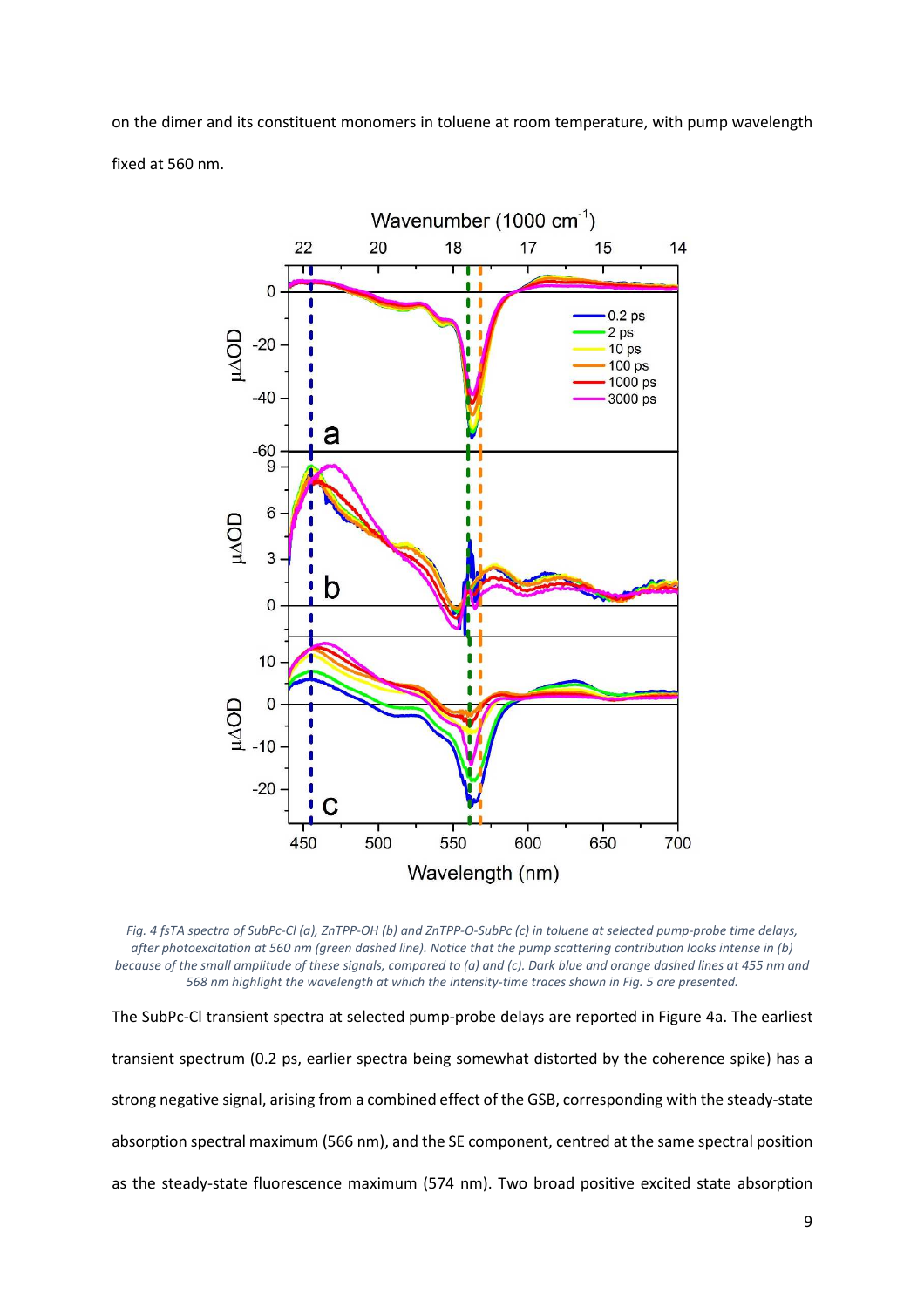(ESA)  $S_1 \rightarrow S_n$  signals are centred at 460 nm and 610 nm. The subsequent spectral evolution of SubPc TA is straightforward to explain in terms of simple population decay of the  $S_1$  state, accompanied by formation of a T<sub>1</sub> state *via* intersystem crossing (ISC) on the ns timescale, as shown by the decay of the broad  $S_1 \rightarrow S_n$  ESA which is peaked at 610 nm and elongated towards the red region of the spectrum. Even at the longest experimentally measurable pump-probe delay time (3 ns) the bleach has not recovered and the TA persists ( $\tau_{\text{fluo}}$  lifetime reported to be 2.1 ns<sup>39</sup>). The triplet state lifetime for a related SubPc-CI was reported to be in the microsecond range<sup>40</sup>.

Figure 4b shows the transient spectra of ZnTPP-OH after excitation at 560 nm. At 0.2 ps, at least four ESA ( $S_1 \rightarrow S_n$ ) bands in the transient spectrum are observed, some of them are partially overlapped with a weak GSB signal, corresponding to the steady-state maximum of the absorption spectrum (551 nm). The overall signal is weak because ZnTPP is being excited at a spectral position where it is weakly absorbing; in order to make the fsTA measurements of the monomer directly comparable to the excitation for the heterodimer the excitation wavelength was kept fixed for all the samples. Interestingly, the signal experiences a rise in the strongest ESA (455 nm) region between 0.2 ps and 2 ps, followed by slower population decay within the first ns after photoexcitation. In the two latest spectra measured (1-3 ns) the most intense positive signal is red shifted (468 nm) with respect to the singlet ESA, assigned to the formation of a triplet state through ISC ( $\tau_{\text{fluo}} \approx 1.8 \text{ ns}^{41}$ ) which then has a distinct ESA ( $T_1 \rightarrow T_n$ ) spectrum<sup>42</sup>. The occurrence of ISC is consistent with the GSB not recovering, while the  $S_1 \rightarrow S_n$  singlet ESA peaks (575, 620 and 691 nm) experience a partial decay to leave a signal, also assigned to the triplet state.

When the ZnTPP-O-SubPc dimer is excited at 560 nm (Figures 4c and 5) a mixture of signals ascribable to the excitation of the two moieties is detected at 0.2 ps, as expected from their common absorption at 560 nm (ESI). However, the spectral evolution of the TA is remarkably different from either of the two monomers. In this case, within the first 10 ps the negative GSB + SE of SubPc centred at 555 nm signal loses ~80% of its initial amplitude, while the positive ESA ZnTPP signal at 455 nm experiences a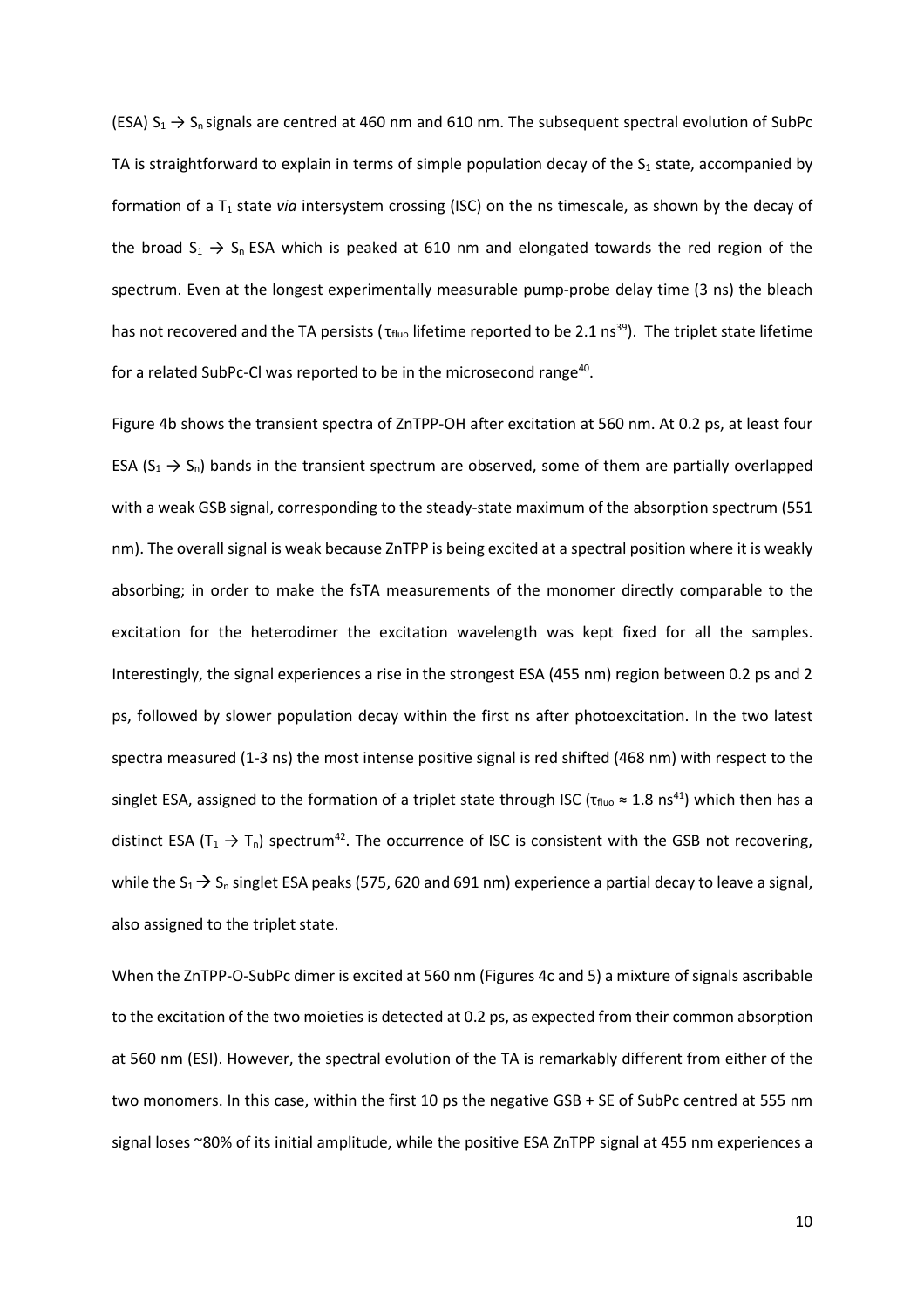threefold rise within the same timescale (orange and blue triangles in Figure 5). The SubPc ESA centred at 630 nm decays in the same way as the negative features recovers.

The difference in dynamics within the first 10 ps is consistent with EET between the electronically excited SubPc antenna and the ZnTPP acceptor. On this timescale the excitation moves from the  $S_1$ excited state of the subphthalocyanine to create a population in the  $S_1$  state of the Zn porphyrin; once the ZnTPP singlet state is populated, ESA to its higher energy singlet states is observed.

At longer pump-probe delays, the overall signal decays/recovers *via* population relaxation dynamics, and the ZnTPP triplet state is formed on the ns timescale. The increasingly negative GSB at 568 nm observable in the latest transient spectrum (3 ns, Figure 4c) and in the long-time behaviour of the orange triangles shown in Figure 5 is unexpected. This effect is too large to be simply assigned to the disappearance of the broad underlying singlet ESA (from 500 to 630 nm) of the ZnTPP (which may be sufficient to explain the small effect on the monomer in 4b, as discussed in S4), but rather appears to be a true bleach on the nanosecond timescale. We speculate that this may indicate a reverse energy transfer step. The superimposed magenta traces are extracted from the global fitting procedure which will be described in the Discussion.

Intramolecular vibrational relaxation (IVR), vibrational cooling and solvent dynamics, all occur on the order of, or faster than, EET and can therefore affect its dynamics, kinetics and efficiency. Indeed there are hints in the TA data (e.g. the initial fast relaxation of SubPc-Cl and ZnTPP, Figures 4a, b and 5) that suggest these contributions could play a role. The detection of such processes with fsTA measurements is challenging, because of the spectral congestion and limited time resolution of the experiment. For these reasons, we carried out two-dimensional electronic spectroscopy (2D-ES) experiments on the ZnTPP-O-SubPc dimer and its constituent moieties.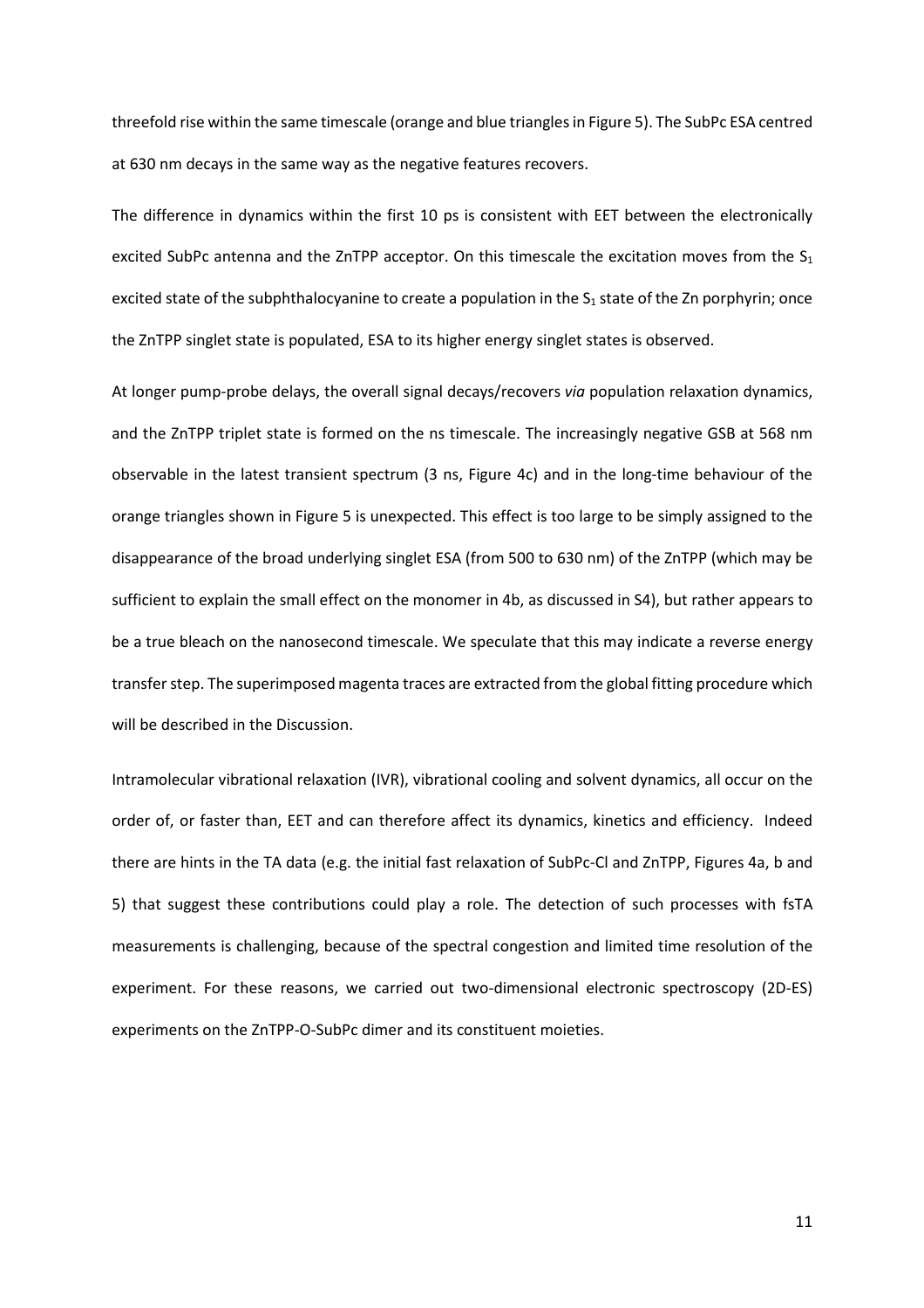

*Fig.5 pump-probe time delay vs* μΔ*OD traces at 455 nm (dark blue) and 568 nm (orange) for SubPc-Cl (diamonds), ZnTPP-OH (circles) and ZnTPP-O-SubPc (triangles), overlaid with traces of the global fit of the corresponding dataset at the same wavelength (magenta). The break on the horizontal axis highlights the EET dynamics, happening within the first 20 ps.* 

## **Sub-Picosecond dynamics by 2D-ES**

2D-ES measurements were carried at room temperature in toluene, using 30 nm FWHM pulses from a NOPA centred at 560 nm, in order to cover both the Q-band transition of the ZnTPP and the SubPc absorption. 2D-ES data were measured up to *T* = 600 ps and clearly showed the EET discussed in the preceding section (see SI), here we focus on the spectral reshaping and dynamic Stokes shift, as signatures of vibrational cooling and/or solvent rearrangement on a sub-ps timescale.

A series of absorptive (sum of the real part of the rephasing and nonrephasing signals) 2D spectra for SubPc-Cl and ZnTPP-O-SubPc are shown in Figure 6 left and right, respectively. The 2D data on ZnTPP-OH monomer are not relevant in this context because we focus on the reshaping and red shift of the positive signal in ZnTPP-O-SubPc, which is dominated by the subphthalocyanine contribution in the spectral region interrogated. The spectral progression in the same time window of ZnTPP-OH is shown in the SI for completeness.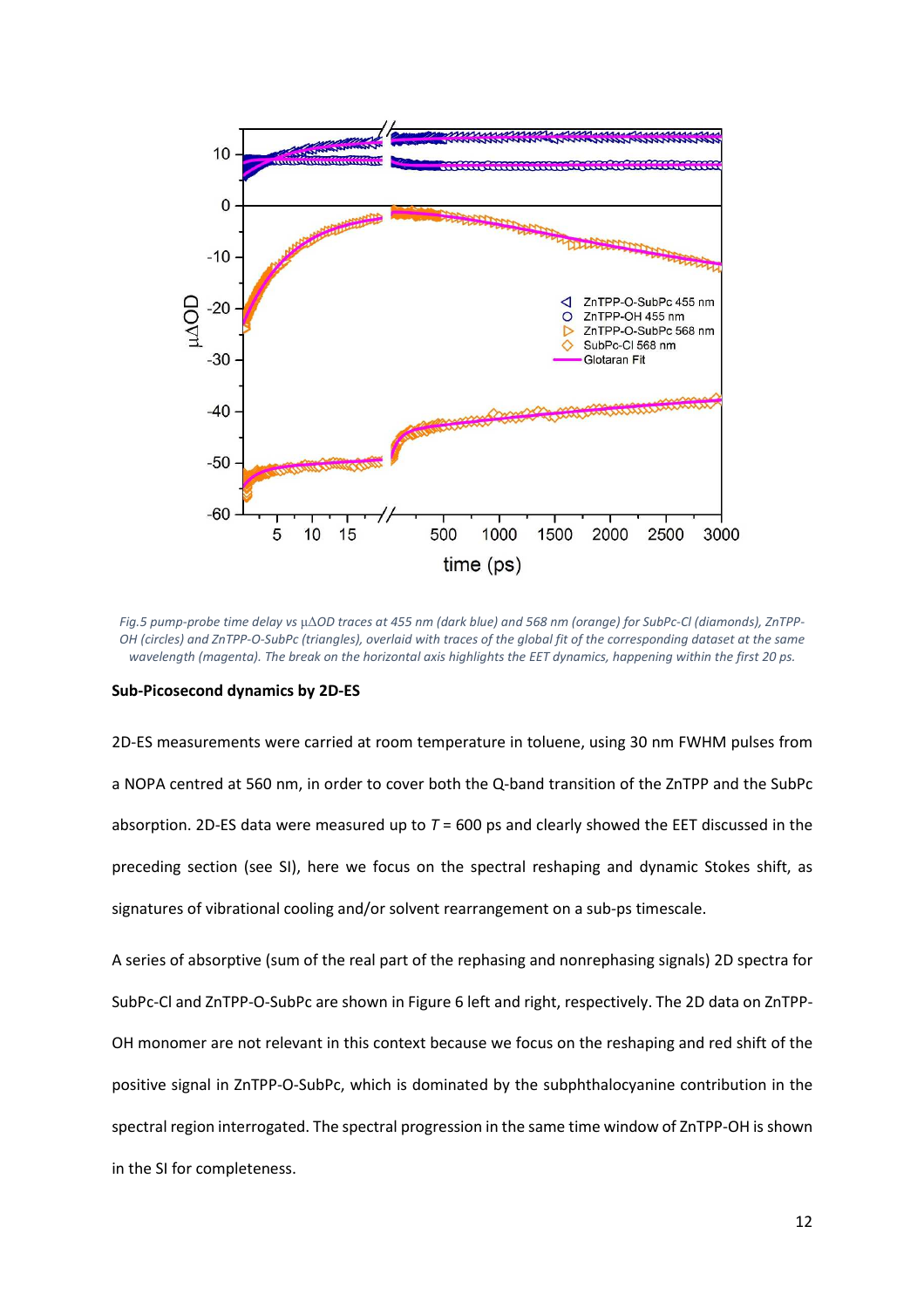

*Fig. 6 Absorptive 2D-ES spectral progression for SubPc-Cl in toluene (left) and ZnTPP-O-SubPc (right), where v<sub>1</sub> is the excitation and v*3 *is the detection frequency (plotted in wavenumber). Each 2D graph is normalised to its positive maximum and the amplitude has 21 evenly spaced contour lines. Positive signals are coloured in yellow or red, and represent Ground State Bleaches or Stimulated Emission pathways, while negative signals are coloured in blue and represent Excited State Absorption pathways. Red numbers on the top left of each map indicate the population time T and in the top and right panel the steady-state absorption (red), emission (green) and NOPA spectra (blue) are shown.* 

At the earliest population time SubPc-Cl shows mixed positive GSB and SE signal, peaked at the steady state absorption and emission maxima ( $\tilde{v}_1 = 17712 \text{ cm}^{-1}$ ,  $\tilde{v}_3 = 17642 \text{ cm}^{-1}$ ). The signal is elongated along the diagonal, a clear signature of inhomogeneous broadening of the electronic transition at early population times<sup>43</sup>. A weak negative off-diagonal ( $\tilde{v}_1 = 17398 \text{ cm}^{-1}$ ,  $\tilde{v}_3 = 16953 \text{ cm}^{-1}$ ) ESA peak is present as well. Intramolecular vibrational and solvent relaxation occur in the  $S_1$  state, which translates as a reshaping of the positive 2DES signal within the first ps, this effect can be quantified by extracting and analysing the centre line slope<sup>44,45</sup> (CLS) of the 2D data, as shown in the Discussion (below).

The fast disappearance (~200 fs) of the ESA peak (Figure 6, left) can be explained in terms of relaxation in the  $S_1$  potential energy surface (PES): the initially prepared "hot" population in the  $S_1$  state manifold can absorb a second photon to give  $S_1 \rightarrow S_n$  ESA, but once the relaxation of the hot population occurs the third NOPA pulse does not have sufficient bandwidth to be resonant with the relaxed ESA. The blue-shift on the detection axis of the negative peak is consistent with this hypothesis.

For the ZnTPP-O-SubPc at early population times (T = 105-200 fs, Figure 6, right) the positive GSB + SE 2D spectra display one maximum centred above the diagonal ( $\tilde{v}_1 = 17489 \text{ cm}^{-1}$ ,  $\tilde{v}_3 = 17619 \text{ cm}^{-1}$ ), matching with the steady state absorption and emission, as observed in the SubPc-Cl monomer. The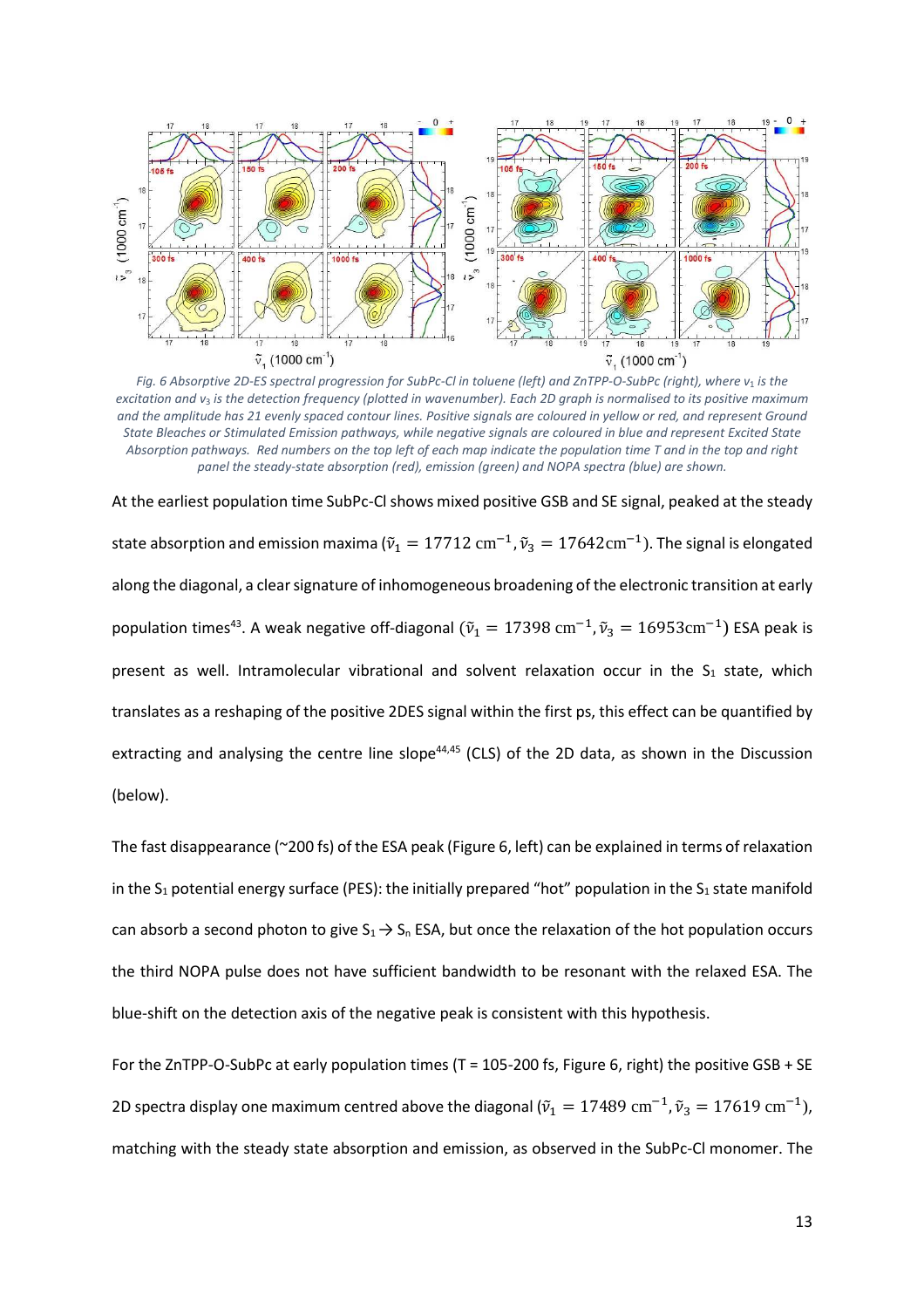overall signal is broader, which we speculate might be due to increased flexibility of the dimer, which can explore a wider range of conformations both in the ground and in the excited state PESs. The initial broad structure stretched along the diagonal, after 200 fs evolves towards a more elliptical shape, while the maximum is shifting to lower detection frequency. This effect (which is consistent with a dynamic Stokes shift) can be assigned to a relaxation of the  $S_1$  state, alongside spectral diffusion, as confirmed by the CLS analysis (see Discussion).

The predominant feature of the dimer early population times spectra (Figure 6, right, top row), is the presence of two intense negative ESA signals assigned to the ZnTPP, matching with the fsTA behaviour of the isolated ZnTPP monomer and of the dimer. The main effect of those negative signals is to alter the shape of the positive signal, making it more challenging to quantify spectral diffusion and dynamic Stokes shift from the 2D data of the ZnTPP-O-SubPc dimer.

## **Discussion**

## **EET dynamics in toluene**

The fsTA data for monomers and dimer (Figures 4a, b, c and 5) were analysed with a global fitting procedure, in which the time-dependent difference spectra (as a function of the pump-probe delay) were fit to a single model incorporating a sum of exponential relaxations<sup>45,46</sup>. This model assumes a parallel decay mechanism, and the exponential amplitudes retrieved are called Decay Associated Difference Spectra (DADS, shown in the SI, Figure S3). An equivalent but sequential model, yielding evolution associated difference spectra (EADS), in which the initial spectrum is evolving in successive first order steps to the product, can also be assumed, and is more appropriate for the EET dynamics observed here. EADS are also included for the monomers for the purpose of the comparison with the data in Figure 4. The dynamics in the SubPc and ZnTPP isolated monomers reflects a non-single exponential decay better described through DADS. Consequently, the parallel decay scheme yielding DADS for each time constant is discussed in the SI (S3). The resulting Evolutionary Associated Difference Spectra (EADS) are calculated from the DADS and are shown in Figure 7a for SubPc-Cl, 7b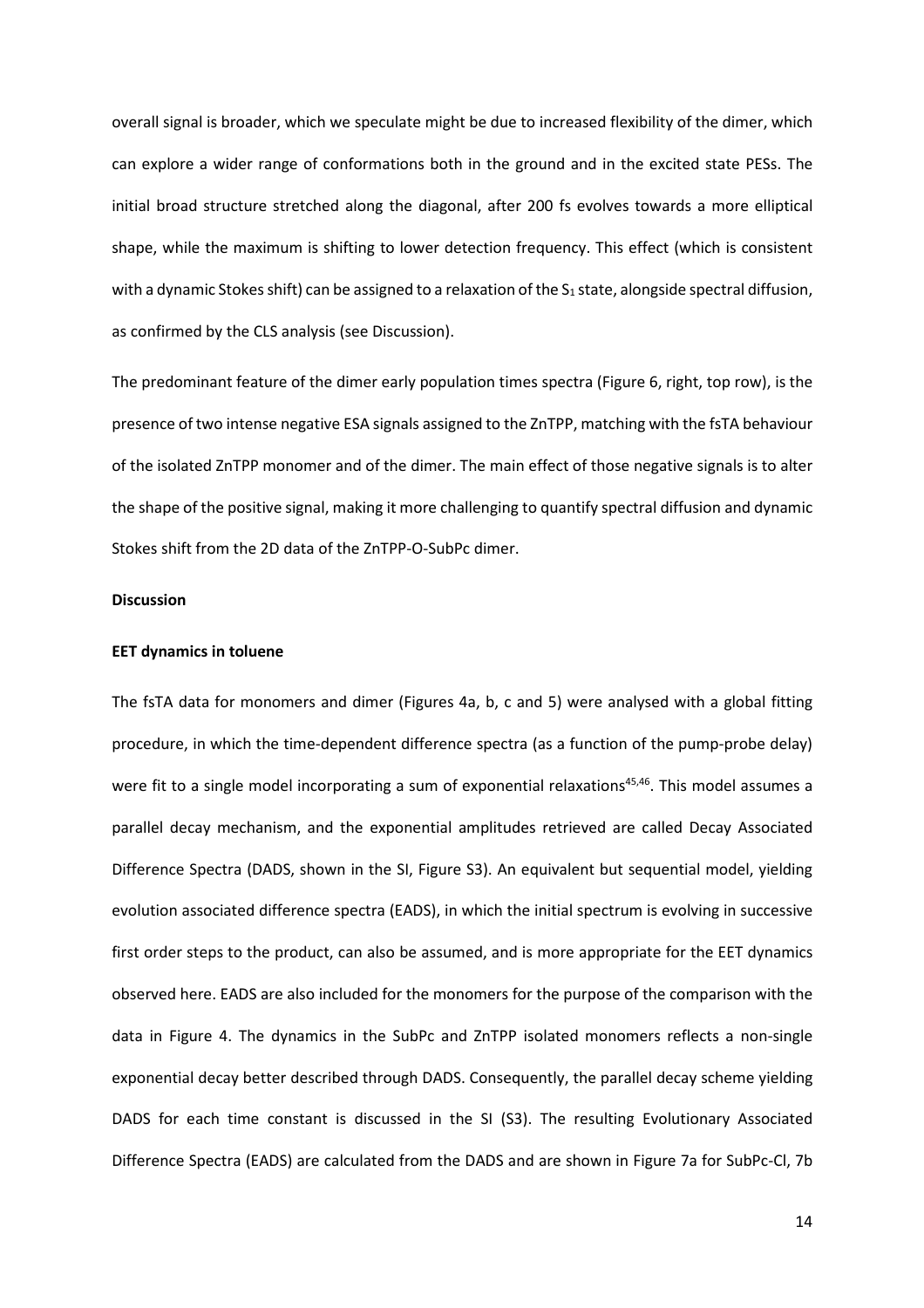for ZnTPP-OH and 7c ZnTPP-O-SubPc dyad. To adequately fit the data required a model with three steps, yielding a final spectrum.



*Fig. 7 Global analysis EADS spectra extracted from 4 component fit of SubPc-Cl (a), ZnTPP-OH (b) and ZnTPP-O-SubPc (c). EADS 1, 2, 3 and the final spectrum are respectively plotted in red, yellow, green and blue. The time constants associated with each spectrum are summarised in Table 1.* 

The EADS of the SubPc-Cl TA all show essentially the same shape, consistent with the domination of singlet state decay (Figure 7a). The earliest shows an initial fast (1.9 ps, red) relaxation that can be assigned to intramolecular vibrational energy redistribution (IVR) and vibrational cooling (VC) in the excited state; solvent dynamics may also occur on this timescale, but should be less significant in a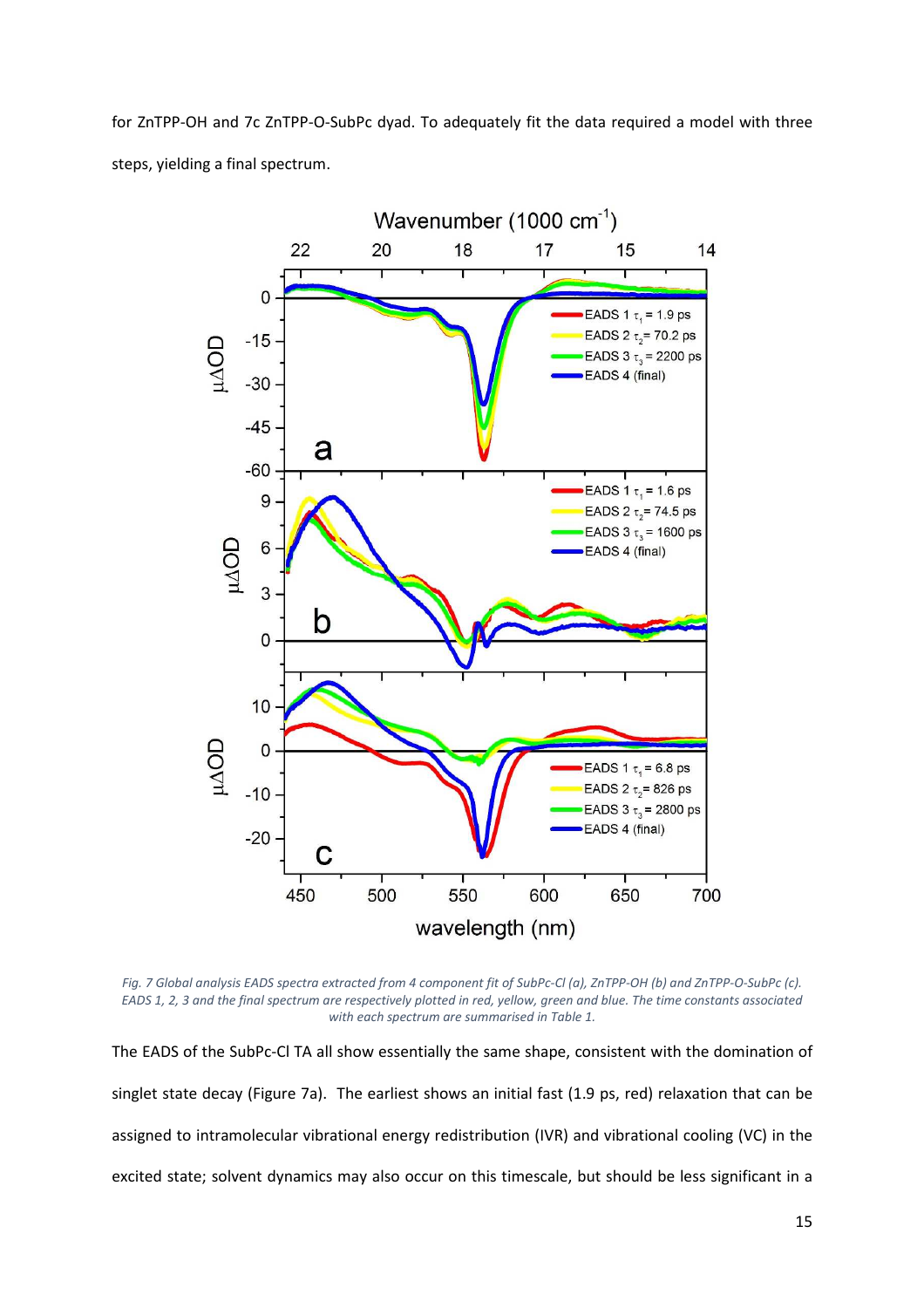nonpolar solvent such as toluene. The second shortest time constant (70 ps, yellow) has a similar spectrum to the 1.9 ps component. This intermediate lifetime was required to accurately fit the data, although this timescale is not compatible with any vibrationally-driven decay processes, and we were not able to assign it to any specific molecular relaxation mechanism. It does not lead to any new spectral features, so suggests multiexponential population relaxation in the isolated SubPc-Cl. The 2.2 ns spectrum (green) is associated with the decay of the singlet excited state (SubPc has a previously reported  $S_1$  fluorescence lifetime of 2.1 ns<sup>39</sup>) resulting in partial recovery of the GSB and loss of amplitude in the  $S_1 \rightarrow S_n$  absorption at 620 nm. The final spectrum (blue), is the assigned to populations of the SubPc triplet state. There is a broad triplet ESA centred at 470 nm and elongated towards the red end of the spectrum<sup>40</sup>.

The same global fitting procedure allows us to extract time constants, DADS (shown in the SI) and EADS of the ZnTPP monomer excited at 560 nm (Figure 7b). Its fast (1.5 ps, red) initial decay is assigned to IVR or VC dynamics, which may include relaxation from two-photon excited higher electronic states, since the cross section of two-photon transition to the N-band of ZnTPP is known to be exceptionally large<sup>41</sup>. The 75 ps component (yellow) has a spectrum substantially equivalent to the 1.6 ns EADS, so again probably reflects a non-single exponential excited state decay.

The aforementioned 1.6 ns component (green) corresponds to the decay of the singlet excited state of the Zn porphyrin (literature fluorescence lifetime is 1.8  $ns<sup>41</sup>$ ). The final spectrum can be assigned to the ZnTPP triplet, the  $S_1$  ESA at 460 nm and between 570 and 720 nm has decayed and a new broad and intense triplet ESA at 471 nm is detected (triplet-triplet ESA for ZnTPP in toluene is reported elsewhere at 474 nm<sup>42</sup>) with apparently weaker features on the red side. An apparent deepening of the GSB at 551 nm is present, but it can be explained in terms of relaxation of the underlying broad singlet ESA signal.

The global fit of the dimer dataset also required four EADS (Figure 7c). The fastest process is assigned to the SubPc to ZnTPP EET (6.8 ps, red), because it shows strong negative signals comparable to the

16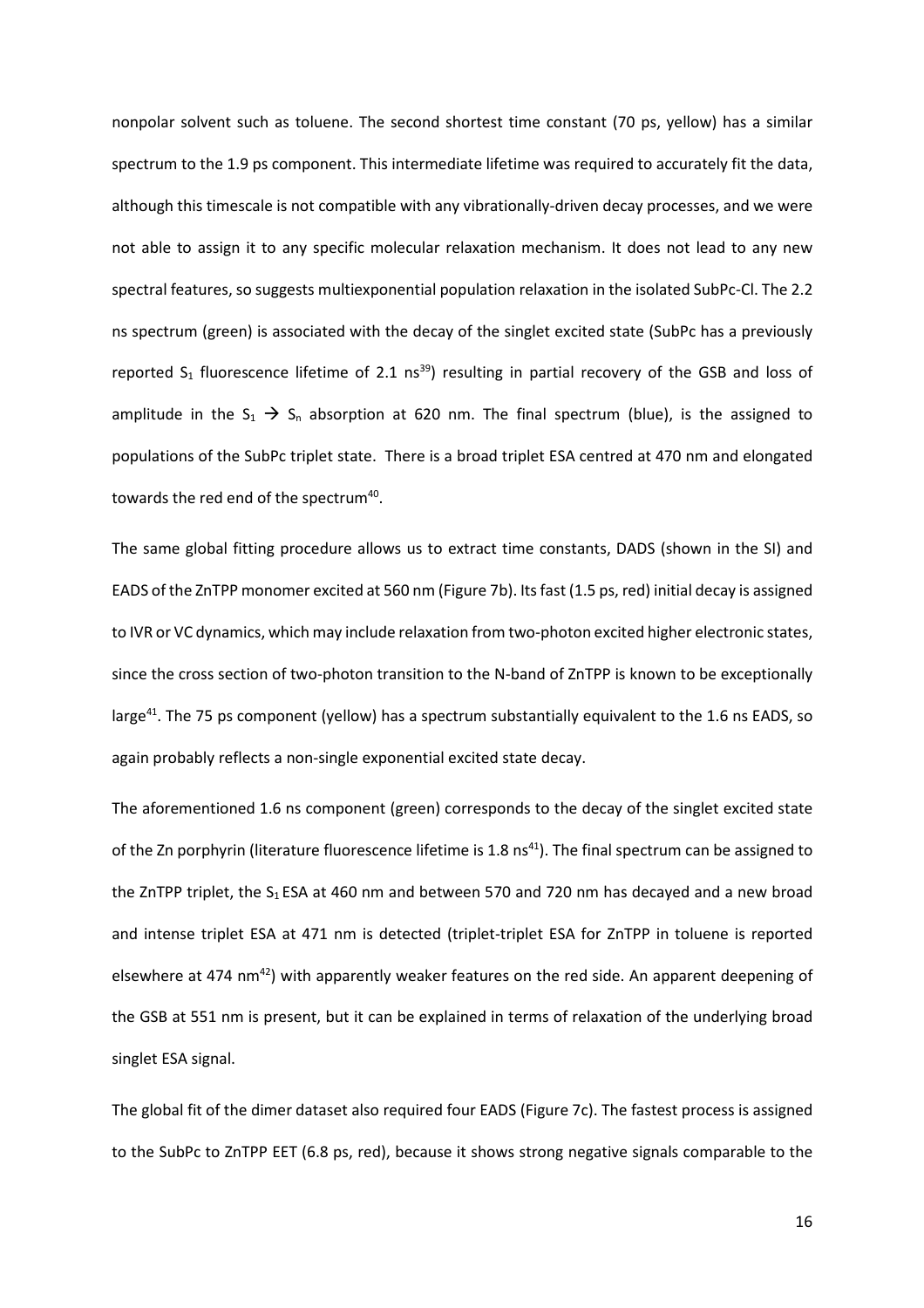transient spectra of the SubPc, and the simultaneous presence of the 460 nm and 620 nm ESA of the  $S_1$  state of the ZnTPP which is being populated. The second EADS (yellow, 826 ps) is dominated by combined population decay of the excited singlet states of ZnTPP and of the residual population left in the  $S_1$  state of SubPc, which may arise from a slow (100s of ps) reverse energy transfer taking place from the  $S_1$  state of the ZnTPP to the  $S_1$  of the SubPc (see below). The second longest EADS spectrum (green, 2.8 ns) matches closely the one associated with the 826 ps time constant (yellow), apart from a rise on the red side of the ESA peaked at 460 nm. By comparison with the ZnTPP EADS it is reasonable to assign this component to the ISC of ZnTPP. The final spectrum (blue) reflects the unexpected disappearance (increasing bleach) for the SubPc spectrum at longer times noted in the experimental data (Figures 4c and 5).

|               | SubPc-Cl | ZnTPP-OH | ZnTPP-O-SubPc |
|---------------|----------|----------|---------------|
| $\tau_1$ (ps) | 1.9      | 1.6      | 6.81          |
| $\tau_2$ (ps) | 70.2     | 74.5     | 826           |
| $\tau_3$ (ps) | 2200     | 1600     | 2800          |

*Table 1: Time constants determined from the global analysis of the fsTA data.* 

The experimentally recovered 6.8 ps relaxation time for the EET process may be compared to the calculated value, using the Förster Resonant Energy Transfer (FRET) model (Equation 5)

$$
k^{FRET} = \frac{\frac{1}{\tau_D} 9 \ln(10) \kappa^2 \varphi_D J^F}{128 \pi^5 N_A n^4} \frac{1}{R^6}
$$
 (5)

In which  $\tau_D$  is the SubPc (donor) lifetime in the absence of ZnTPP (acceptor) (2.1 ns),  $\kappa^2$  is a factor depending on the relative orientations of donor and acceptor<sup>48</sup>,  $\varphi_D$  is the SubPc-Cl fluorescence quantum yield in the absence of acceptor (0.25),  $J<sup>F</sup>$  is the overlap integral between the emission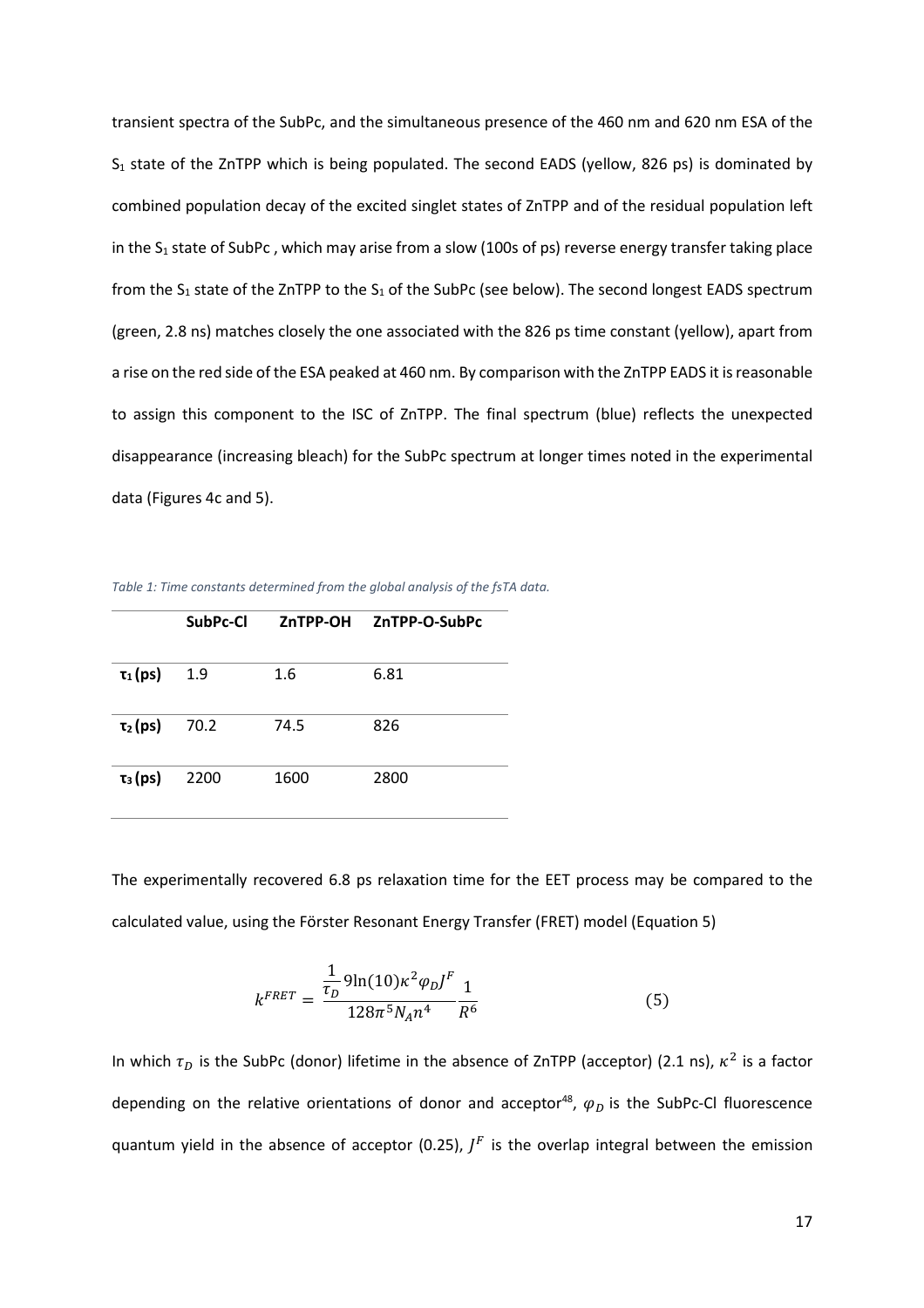spectrum of SubPc and the absorption spectrum of ZnTPP (4.62  $\times$   $10^{-14}$  M<sup>-1</sup>cm<sup>-1</sup>nm<sup>4</sup>),  $n$  is the refractive index of the solvent, in this case toluene ( $n = 1.5$ ) and R is the center-to-center distance, taken as the distance between the boron atom in SubPc and the zinc atom in ZnTPP (10.1 Å), determined by the DFT calculation of the ground state of the dimer, including a dielectric continuum which accounts for the solvent shielding effects (Figure 8).

The  $\kappa^2$  parameter was calculated with the help of DFT. The ground state geometry was optimized using the hybrid functional B3LYP employing the 6-31G\* basis set. A harmonic frequency analysis of the minimised energy structure showed that it was a genuine minimum with no imaginary frequencies. See SI for Cartesian coordinates of the optimized geometry. There is the potential for rotation around three single bonds in the optimized structure, namely C-C, B-O and C-O (labelled R1, R2 and R3 in Figure 8). Constrained optimizations were run about each of these torsional degrees of freedom to map the potential energy surface along each coordinate. Figure 8 shows that all three barriers exceed *kT* at 300 K (*ca*. 2.5 kJ/mol): Rotation about C-O has the lowest barrier at 3.4 kJ/mol, rotation about O-B is *ca*. 5.0 kJ/mol, with the barrier to rotation for C-C being very high, due to steric clashes between the protons on the phenoxy bridge and those on the porphyrin.



*Fig. 8 Potential energy vs angle from their minimum energy structure for rotations around the C-C (R1, red), B-O (R2, green) and C-O (R3, blue) in ZnTPP-O-SubPc. The value of kT at 298 K is shown as a horizontal magenta line. All energies obtained from DFT calculations (left). Ground state DFT minimized energy structure for ZnTPP-O-SubPc (protons hidden for clarity) in*  which the bonds around which the rotations were calculated are highlighted with arrows and labelled (right).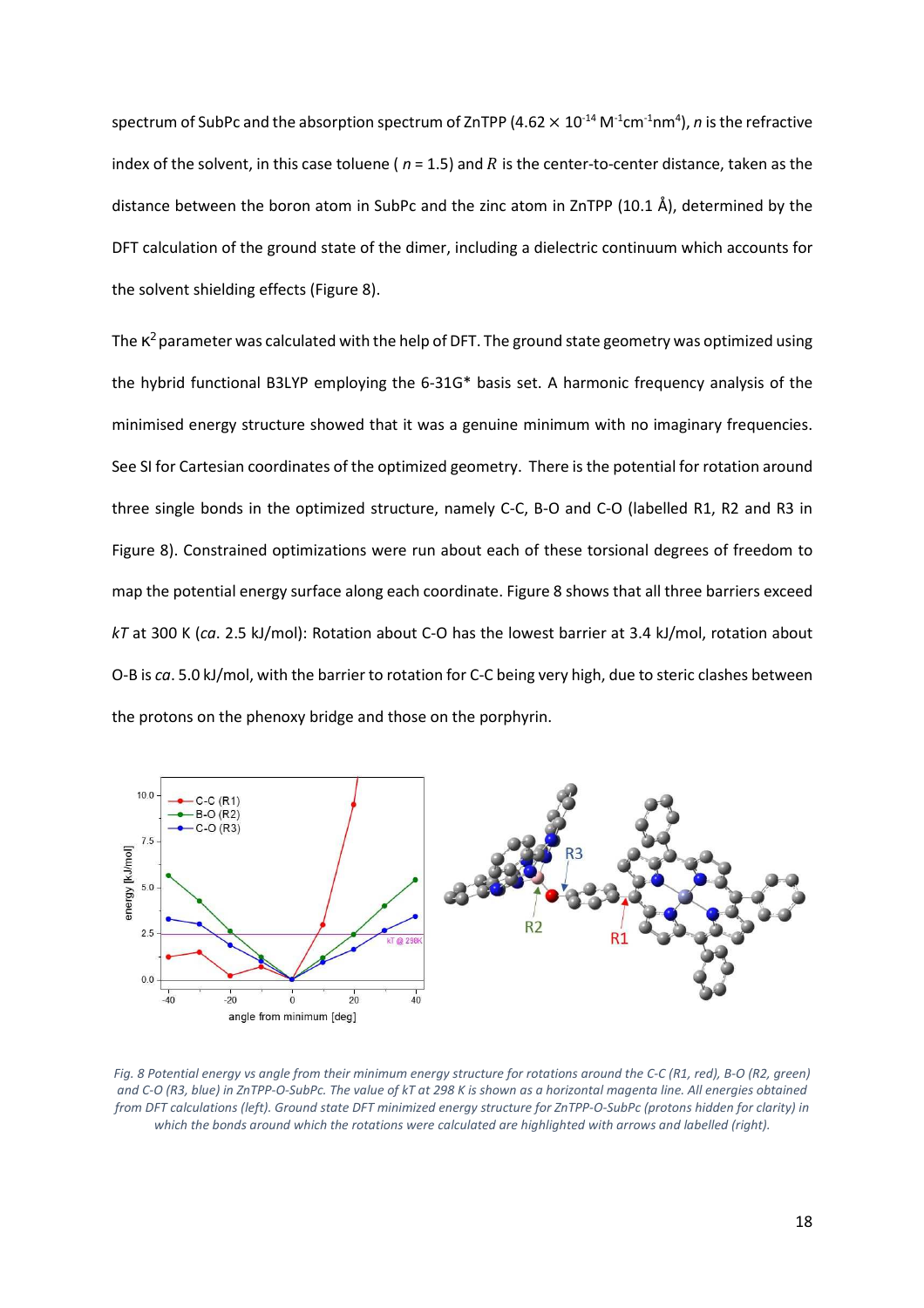Consequently, we assume  $\kappa^2$  can best be calculated at the optimized ground state geometry. To do this, calculations of the individual chromophores were performed at the same level of theory by first performing ground state optimizations followed by single point TDDFT calculations to extract transition dipole moments. Both chromophores possess two degenerate  $S_0 \rightarrow S_1$  transition dipole moments, shown in Figure S8 (see Supplementary Information). Their vectors were summed and the resultant dipole moments for each species, along with the displacement vector defined by the Boron and Zinc centres was used to calculate the  $\kappa^2$  value, which yielded a value of 0.218.

In principle, the orientation factor can take a range of values between 0 - 4 depending on the relative orientation of the donor and acceptor transition dipole moments. Consequently, the dimer of this study has a geometry yielding a value at the lower end of this range. In the dynamic averaging condition limit, satisfied if SubPc and ZnTPP dipoles were sampling all the possible orientations, the average value of  $\kappa^2 = 0.444$ , which will give a  $k_{calc}^{FRET} = 3.82 \times 10^{11} s^{-1}$  ( $\tau_{calc}^{FRET} = 2.62 \text{ ps}$ ), significantly larger than the experimentally measured rate. Using Equation 5 and the minimum energy geometry we obtained a  $k_{calc}^{FRET} = 1.88 \times 10^{11} s^{-1}$  ( $\tau_{calc}^{FRET} = 5.32 \text{ ps}$ ), which is in satisfactory agreement with the experimental rate  $k_{exp}^{FRET} = 1.47 \times 10^{11} s^{-1}$  ( $\tau_{exp}^{FRET} = 6.81 \, ps$ ). Consequently, we can conclude that the minimum energy geometry of the dimer is not optimal for energy harvesting by EET. These conclusions will inform future synthetic modifications to the structure to enhance EET efficiency.

We hypothesise that EET may also play a role in the unexpected slow bleaching which was observed in the dimer TA and EADS at 568 nm. There is significant overlap between the ZnTPP fluorescence emission and the intense SubPc absorption  $(J^F = 4.127 \times 10^{-14} \text{ M}^{-1} \text{cm}^{-1} \text{nm}^4)$ . Using Equation 5 to calculate the rate of the reverse energy transfer, and assuming that the orientational factor does not change between forward and backward EET, we obtain a slower time constant  $k_{calc}^{backFRET} = 2.46 \times$  $10^{10}s^{-1}$  ( $\tau_{exp}^{backFRET}$  = 40.7 ps). This suggests equilibration between forward and reverse energy transfer (the ZnTPP is also directly excited) in less than 100 ps. This is too fast for the observed effect,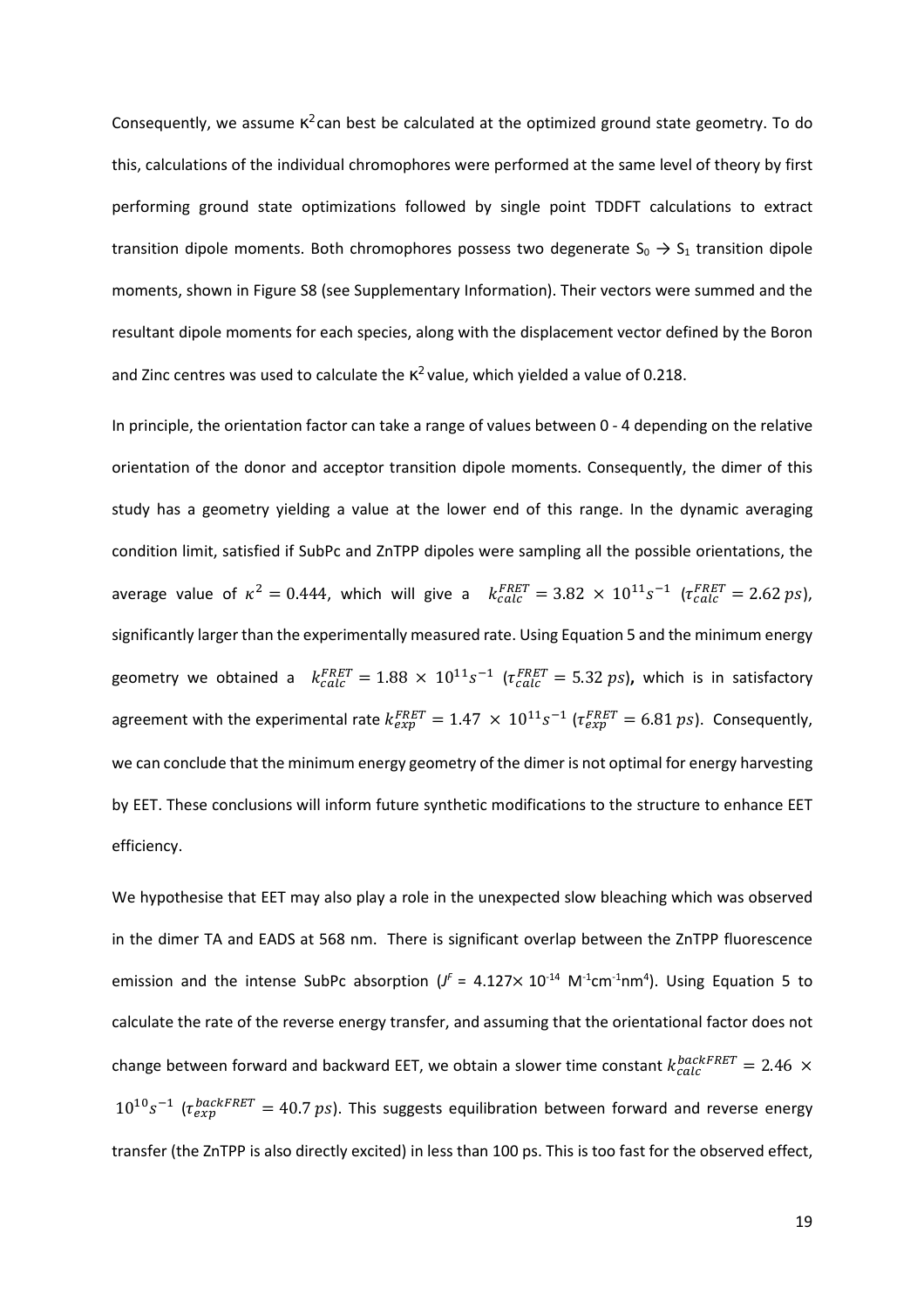which occurs at T > 500 ps. Although, the ZnTPP steady-state emission spectrum (Figure 2) has a Q(0,1) hot band which might be expected to have a shorter lifetime, compared to the relaxed  $S_1$  fluorescence, and therefore contribute less to the back EET. The contribution to the fluorescence spectrum of this hot band can be excluded by fitting the Q(0,0) band of the ZnTPP emission with a Gaussian. The time constant associated with the back energy transfer process experiences a three-fold increase when we only consider the overlap between this relaxed fluorescence spectrum of ZnTPP and the absorption spectrum of the SubPc. This yields a relaxation time on the same order of magnitude as the unexpected bleach, but is clearly the slowest possible time that can be recovered assuming simple Förster transfer and the ground state structure. We speculate that this slow reverse relaxation may reflect a change in the structure after energy transfer, and that a complete explanation will then only be obtained through a coupled calculation of the time dependent excited state structure of the dimer and the geometry dependent energy transfer. All the parameters and the results for the FRET rate calculations are summarised in Table 2:

|                                     |               | $\pmb{J}^{\pmb{F}}$<br>$[M^{-1}cm^{-1}]$ | $\tau_D$ [ps] | $\boldsymbol{\varphi}_D$ | $\kappa^2$ | $R(\AA)$ | $\mathbf n$ | $k^{FRET}$ calc $[s^{-1}]$ | $\tau^{\text{FRET}}$ [ps] |
|-------------------------------------|---------------|------------------------------------------|---------------|--------------------------|------------|----------|-------------|----------------------------|---------------------------|
|                                     |               | $1$ nm <sup>4</sup> ]                    |               |                          |            |          |             |                            |                           |
| <b>SubPc</b><br>$\rightarrow$ ZnTPP |               | 4.617 E-14                               | 2.1E3         | 0.25                     | 0.218      | 10.1     | 1.5         | 1.88E11                    | 5.32                      |
| ZnTPP<br><b>SubPc</b>               | $\rightarrow$ | 4.127E-14                                | 1.8E3         | 0.03                     | 0.218      | 10.1     | 1.5         | 2.46E10                    | 40.7                      |
| <b>ZnTPP</b><br>SubPc <sup>a</sup>  | $\rightarrow$ | 1.163E-14                                | 1.8E3         | 0.03                     | 0.218      | 10.1     | 1.5         | 6.93E9                     | 144                       |

*Table 2. Parameters used for the calculation of FRET rates (Equation 5) and results for forward and backward energy transfer* 

<sup>a</sup> using the reduced emission spectrum (see text)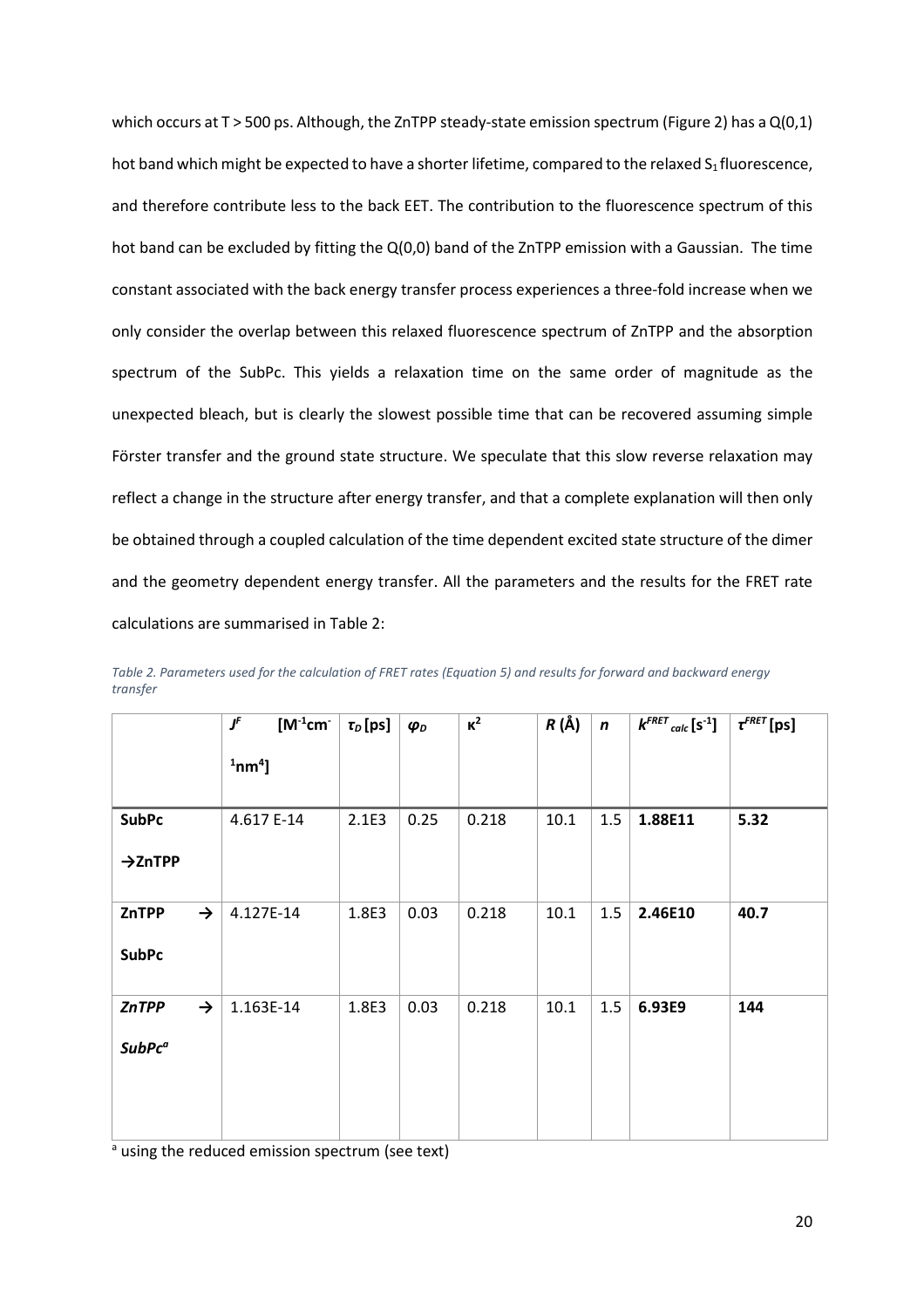**CLS analysis of the sub-ps dynamics**



*Fig. 9 extracted CLS values against population time T (75 fs to 2000 fs) for SubPc-Cl (green data, magenta fit) and ZnTPP-O-SubPc (blue data, red fit).* 

 Central line slope analysis in 2D-ES allows quantification of the energy gap fluctuations of the electronic transitions<sup>44</sup>; such fluctuations can be induced by electronic-vibrational or electronicsolvent interactions. Here the CLS analysis was carried out on the positive peaks of SubPc-Cl and on the ZnTPP-O-SubPc up to *T* = 2 ps as shown in Figure 9. Both the SubPc-Cl (green dots) and ZnTPP-O-SubPc (blue dots) CLS decay are dominated by sub-picosecond relaxation, although the signal-to-noise is poor (because of the non-Gaussian profile of the 2D peaks and the coexistence of positive and negative signals) making it difficult to extract more exact time constants for the spectral diffusion. For the dimer, the CLS reaches a plateau within 500 fs and does not decay further, while the SubPc alone continues to relax towards zero. Thus these data point to fast spectral diffusion in both monomer and dimer, but the timescale is too fast to significantly impact upon the incoherent picosecond EET dynamics discussed above.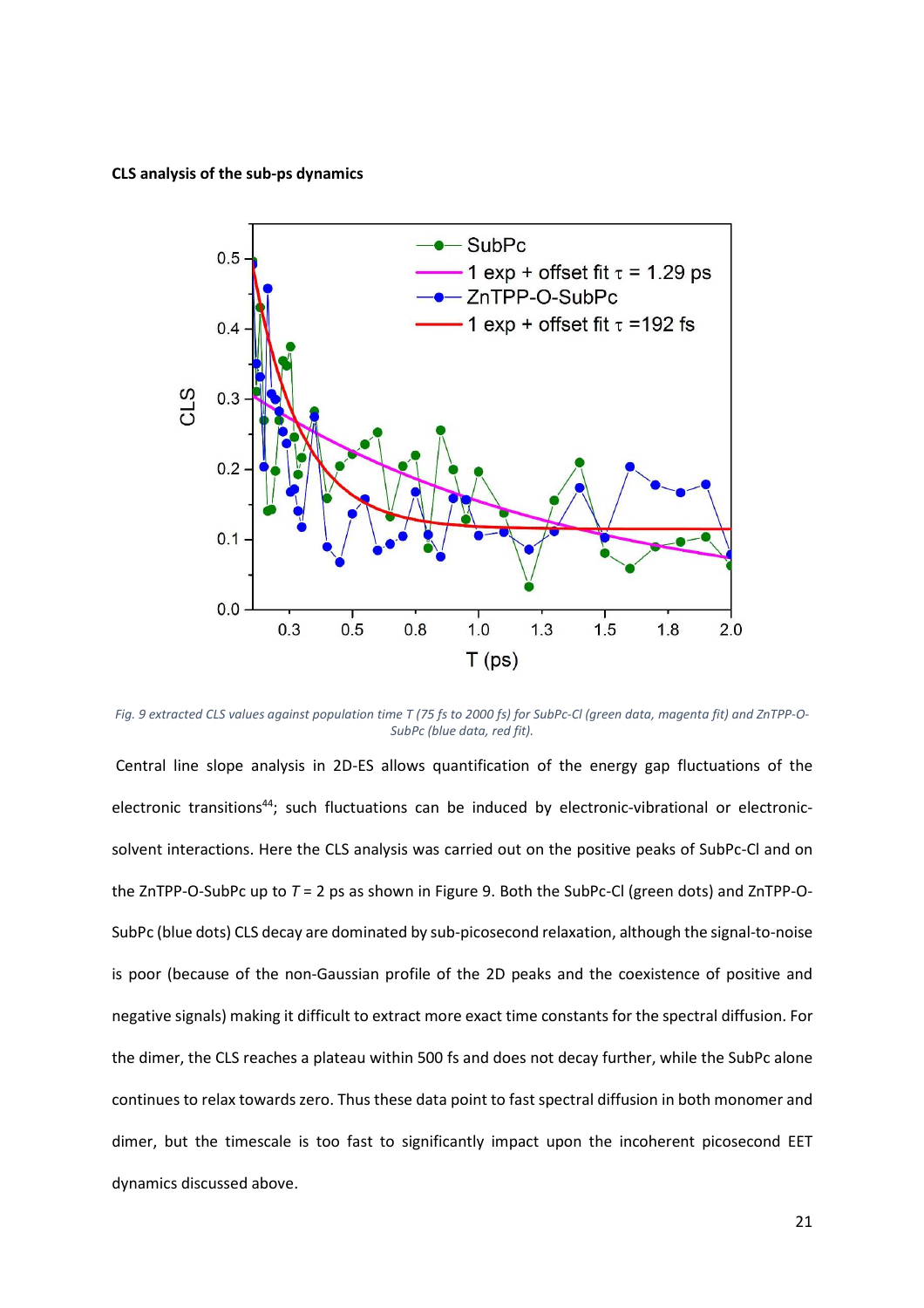## **Conclusion**

We have investigated spectroscopy and energy transfer dynamics in a dyad comprising a strongly visible absorbing SubPc donor and a ZnTPP acceptor. The centre to centre distance between the two chromophores is small (ca 10 Å) but the spectra can be accurately reproduced assuming only weak dipole-dipole coupling, accompanied by combined Förster EET (on the timescale of a few picoseconds). The rate of EET is influenced by the dimer structure, which resulted in a relatively slow EET considering the short centre-to-centre distance. The picosecond energy transfer from the SubPc is followed by ISC in ZnTPP to populate the triplet state. An unexpected slow bleach of the SubPc, which may indicate a role for reverse EET accompanies these slower processes. Both fsTA and 2D-ES indicate the existence of subpicosecond dynamics, but these are present in both the donor and the heterodimer, and do not modify EET dynamics.

## **Supporting Informations**

Calculated absorption and emission spectra of ZnTPP-O-SubPc, Decay Associated Difference Spectra from Glotaran fit of SubPc, ZnTPP and ZnTPP-O-SubPc, comparison between bleach traces of ZnTPP-OH and ZnTPP-O-SubPc, spectral progression in the  $0.1 - 10$  ps T interval for ZnTPP-O-SubPc and EET evidence from 2DES integrated time traces, sub-ps evolution of the 2D spectrum of ZnTPP-OH, DFT ground state structures and Transition Dipole Moments (from TD-DFT) of SubPc and ZnTPP in the dimer, DFT calculations for ZnTPP-O-SubPc, geometry optimisation and coordinates, Chemdraw structure of ZnTPP-O-SubPc.

## **Acknowledgements**

The authors are grateful to EPSRC for financial support (EP/J009148/1 and J021431/1). GB is grateful to UEA for the award of a studentship. GB would like to thank Dr. K. Adamczyk for her help in setting

22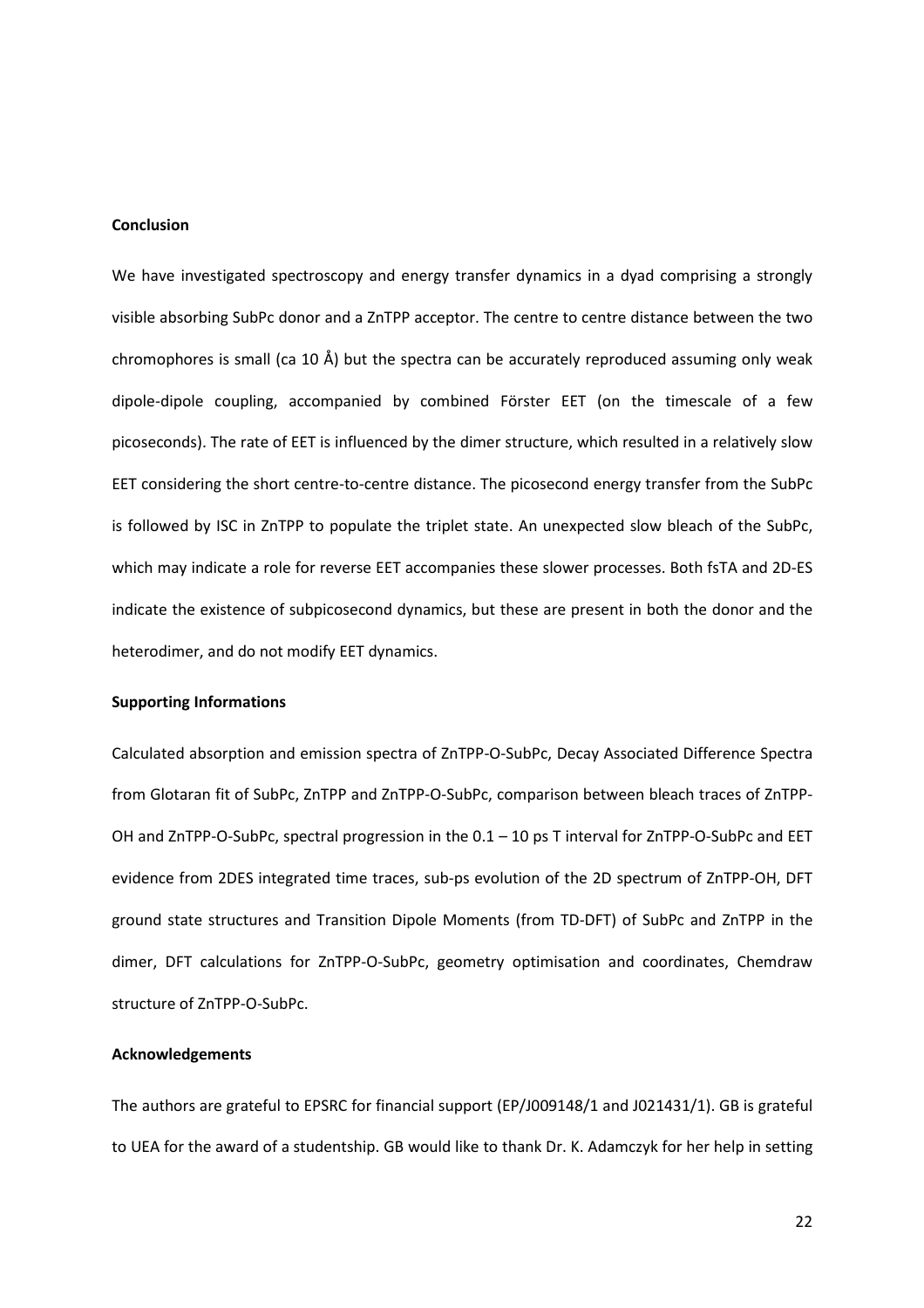up the fsTA experiment and D. Green for the helpful discussions. Calculations were performed on the High Performance Computing Cluster at the University of East Anglia.

## **Bibliography**

- (1) Gust, D.; Moore, T. A.; Moore, A. L. Molecular Mimicry of Photosynthetic Energy and Electron Transfer. *Acc. Chem. Res.* **1993**, *26* (4), 198–205.
- (2) Frischmann, P. D.; Mahata, K.; Würthner, F. Powering the Future of Molecular Artificial Photosynthesis with Light-Harvesting Metallosupramolecular Dye Assemblies. *Chem. Soc. Rev.* **2013**, *42* (4), 1847–1870.
- (3) Garner, R. K.; Josey, D. S.; Nyikos, S. R.; Dovijarski, A.; Wang, J. M.; Evans, G. J.; Bender, T. P. Boron Subphthalocyanines as Electron Donors in Outdoor Lifetime Monitored Organic Photovoltaic Cells. *Sol. Energy Mater. Sol. Cells* **2018**, *176* (2017), 331–335.
- (4) Kudisch, B.; Maiuri, M.; Blas-Ferrando, V. M.; Ortiz, J.; Sastre-Santos, A.; Scholes, G. Solvent-Dependent Photo-Induced Dynamics in a Non-Rigidly Linked Zinc Phthalocyanine-Perylenediimide Dyad Probed by Ultrafast Spectroscopy. *Phys. Chem. Chem. Phys.* **2017**, *19*, 21078–21089.
- (5) Reid, O. G.; Pensack, R. D.; Song, Y.; Scholes, G. D.; Rumbles, G. Charge Photogeneration in Neat Conjugated Polymers. *Chem. Mater.* **2014**, *26* (1), 561–575.
- (6) Alfonso Hernandez, L.; Nelson, T.; Tretiak, S.; Fernandez-Alberti, S. Photoexcited Energy Transfer in a Weakly Coupled Dimer. *J. Phys. Chem. B* **2015**, *119* (24), 7242–7252.
- (7) Feng, L.; Rudolf, M.; Trukhina, O.; Slanina, Z.; Uhlik, F.; Lu, X.; Torres, T.; Guldi, D. M.; Akasaka, T. Tuning Intramolecular Electron and Energy Transfer Processes in Novel Conjugates of La <sup>2</sup> @C 80 and Electron Accepting Subphthalocyanines. *Chem. Commun.* **2015**, *51* (2), 330–333.
- (8) Balaban, T. S. Tailoring Porphyrins and Chlorins for Self-Assembly in Biomimetic Artificial Antenna Systems. *Acc. Chem. Res.* **2005**, *38* (8), 612–623.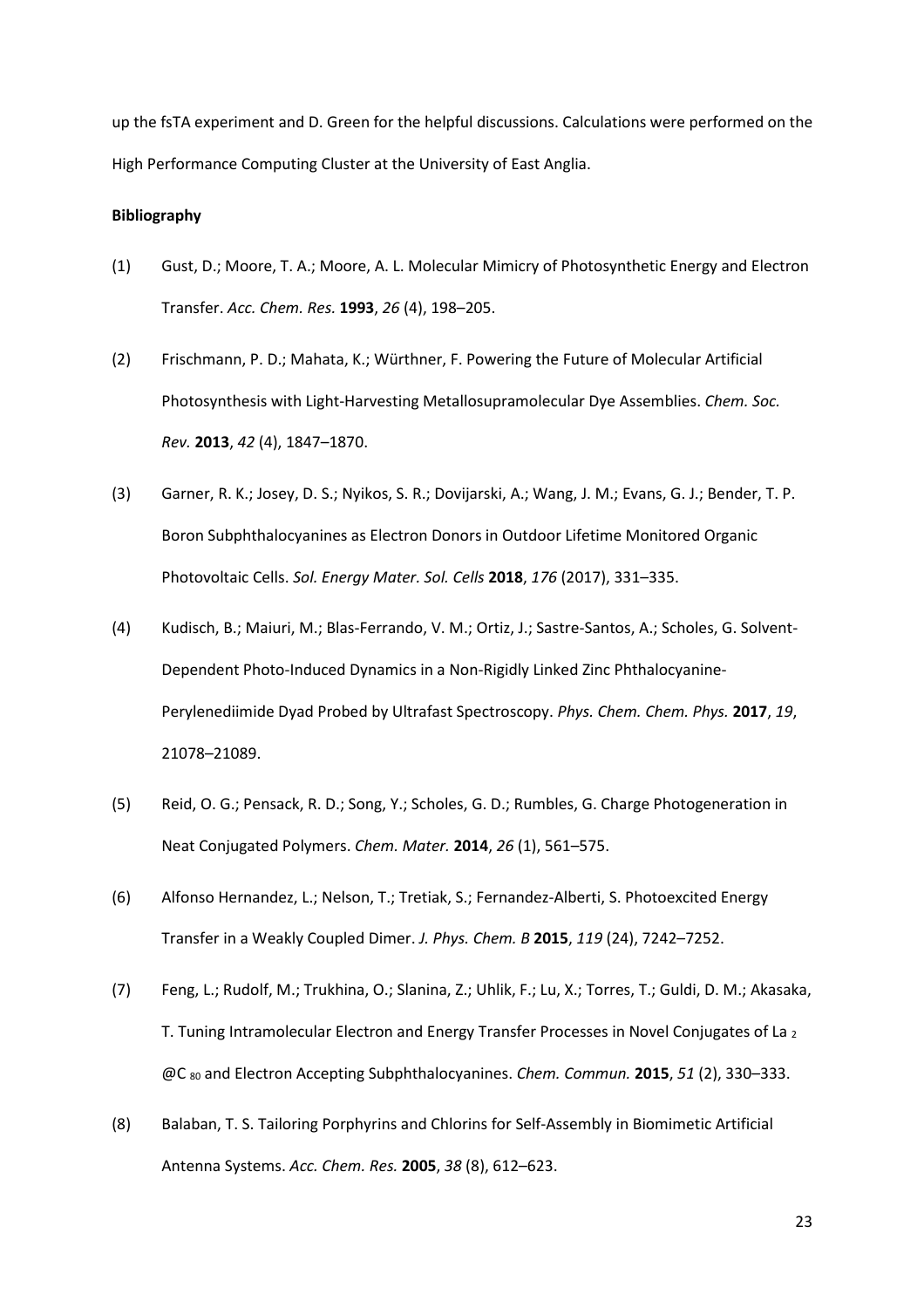- (9) Günther, L. M.; Jendrny, M.; Bloemsma, E. A.; Tank, M.; Oostergetel, G. T.; Bryant, D. A.; Knoester, J.; Köhler, J. Structure of Light-Harvesting Aggregates in Individual Chlorosomes. *J. Phys. Chem. B* **2016**, *120* (24), 5367–5376.
- (10) Bolzonello, L.; Fassioli, F.; Collini, E. Correlated Fluctuations and Intraband Dynamics of J-Aggregates Revealed by Combination of 2DES Schemes. *J. Phys. Chem. Lett.* **2016**, 4996–5001.
- (11) Sprafke, J. K.; Kondratuk, D. V.; Wykes, M.; Thompson, A. L.; Hoffmann, M.; Drevinskas, R.; Chen, W. H.; Yong, C. K.; Kaernbratt, J.; Bullock, J. E.; et al. Belt-Shaped π-Systems: Relating Geometry to Electronic Structure in a Six-Porphyrin Nanoring. *J. Am. Chem. Soc.* **2011**, *133* (43), 17262–17273.
- (12) Cremers, J.; Haver, R.; Rickhaus, M.; Gong, J. Q.; Favereau, L.; Peeks, M. D.; Claridge, T. D. W.; Herz, L. M.; Anderson, H. L. Template-Directed Synthesis of a Conjugated Zinc Porphyrin Nanoball. *J. Am. Chem. Soc.* **2018**, 140 (16), 5352-5355.
- (13) Algethami, N.; Sadeghi, H.; Sangtarash, S.; Lambert, C. J. The Conductance of Porphyrin-Based Molecular Nanowires Increases with Length. *Nano Lett.* **2018**, *18* (7), 4482–4486.
- (14) Abdulalmohsin, S.; Cui, J. B. Graphene-Enriched P3HT and Porphyrin-Modified ZnO Nanowire Arrays for Hybrid Solar Cell Applications. *J. Phys. Chem. C* **2012**, *116* (17), 9433–9438.
- (15) Birel, Ö.; Nadeem, S.; Duman, H. Porphyrin-Based Dye-Sensitized Solar Cells (DSSCs): A Review. *J. Fluoresc.* **2017**, *27* (3), 1075–1085.
- (16) Chen, Y.; Li, A.; Huang, Z.-H.; Wang, L.-N.; Kang, F. Porphyrin-Based Nanostructures for Photocatalytic Applications. *Nanomaterials* **2016**, *6* (3), 51.
- (17) Liao, P.; Hu, Y.; Liang, Z.; Zhang, J.; Yang, H.; He, L. Q.; Tong, Y. X.; Liu, J. M.; Chen, L.; Su, C. Y. Porphyrin-Based Imine Gels for Enhanced Visible-Light Photocatalytic Hydrogen Production. *J. Mater. Chem. A* **2018**, *6* (7), 3195–3201.
- (18) Gouterman, M. Spectra of Porphyrins. *J. Mol. Spectrosc.* **1961**, *6* (C), 138–163.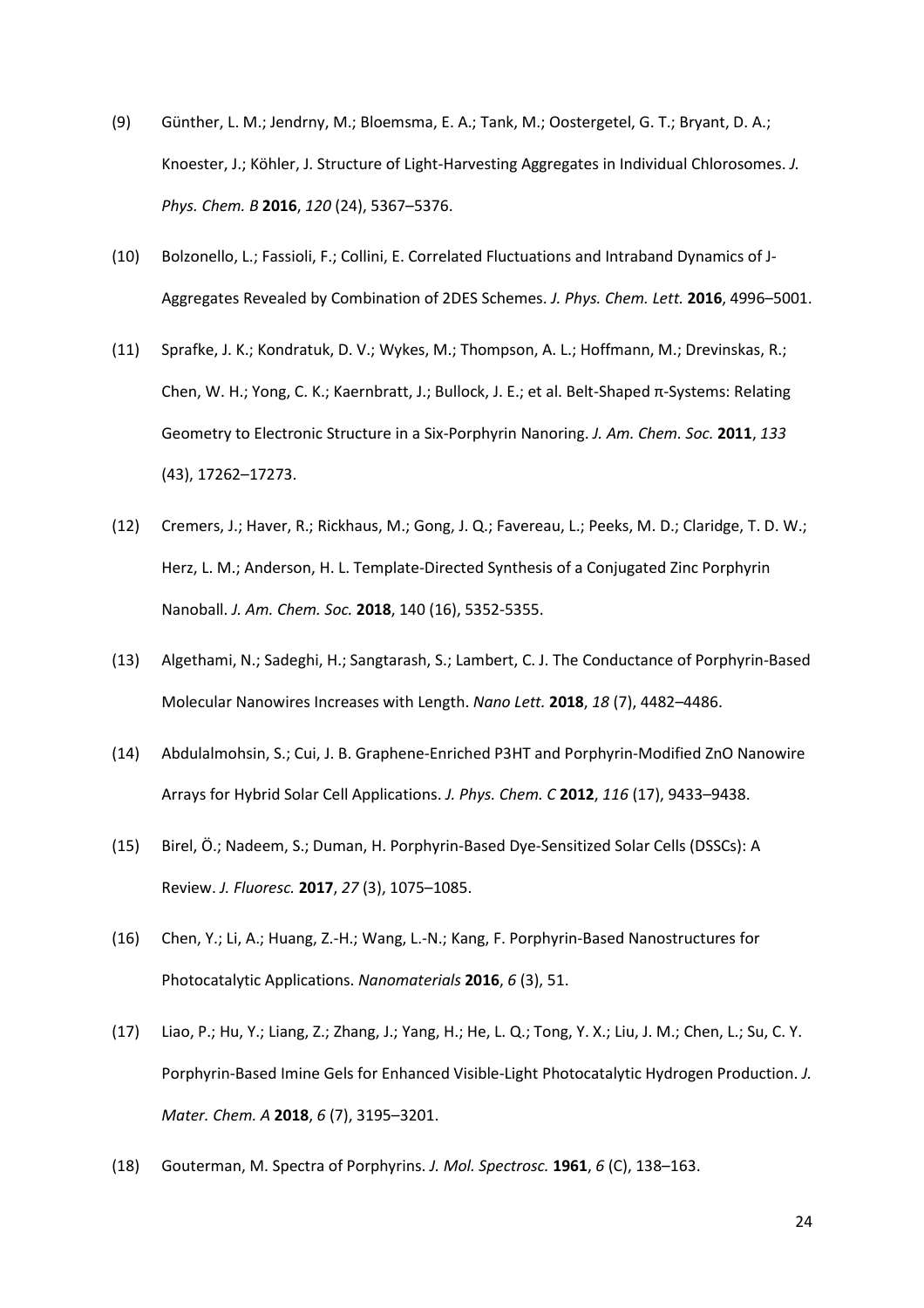- (19) Baskin, J. S.; Yu, H. Z.; Zewail, A. H. Ultrafast Dynamics of Porphyrins in the Condensed Phase: I. Free Base Tetraphenylporphyrin. *J. Phys. Chem. A* **2002**, *106* (42), 9837–9844.
- (20) Yu, H. Z.; Baskin, J. S.; Zewail, A. H. Ultrafast Dynamics of Porphyrins in the Condensed Phase: II. Zinc Tetraphenylporphyrin. *J. Phys. Chem. A* **2002**, *106* (42), 9845–9854.
- (21) Cole, J. R.; Halas, N. J. Optimized Plasmonic Nanoparticle Distributions for Solar Spectrum Harvesting. *Appl. Phys. Lett.* **2006**, *89* (15), 28–31.
- (22) Gonzalez-Rodríguez, D.; Torres, T.; Olmstead, M. M.; Rivera, J.; Herranz, M. Á.; Echegoyen, L.; Castellanos, C. A.; Guldi, D. M. Photoinduced Charge-Transfer States in Subphthalocyanine-Ferrocene Dyads. *J. Am. Chem. Soc.* **2006**, *128* (33), 10680–10681.
- (23) Lissau, J. S.; Viñas Muñoz, A.; Gotfredsen, H.; Jevric, M.; Nielsen, M. B.; Sølling, T. I. Conformational Impact on Energy Storage Efficiency of Subphthalocyanine–Fullerene Hybrids. *J. Phys. Chem. A* **2018**, *122* (33), 6683–6692.
- (24) Munoz, A. V.; Gotfredsen, H.; Jevric, M.; Kadziola, A.; Hammerich, O.; Nielsen, M. B. Synthesis and Properties of Subphthalocyanine-Tetracyanobutadiene-Ferrocene Triads. *J. Org. Chem.* **2018**, *83* (4), 2227–2234.
- (25) Winterfeld, K. A.; Lavarda, G.; Guilleme, J.; Sekita, M.; Guldi, D. M.; Torres, T.; Bottari, G. Subphthalocyanines Axially Substituted with a Tetracyanobuta-1,3-Diene-Aniline Moiety: Synthesis, Structure, and Physicochemical Properties. *J. Am. Chem. Soc.* **2017**, *139* (15), 5520– 5529.
- (26) Azarias, C.; Pawelek, M.; Jacquemin, D. Structural and Optical Properties of Subporphyrinoids: A TD-DFT Study. *J. Phys. Chem. A* **2017**, *121* (22), 4306–4317.
- (27) Fulford, M. V.; Jaidka, D.; Paton, A. S.; Morse, G. E.; Brisson, E. R. L.; Lough, A. J.; Bender, T. P. Crystal Structures, Reaction Rates, and Selected Physical Properties of Halo-Boronsubphthalocyanines (Halo = Fluoride, Chloride, and Bromide). *J. Chem. Eng. Data* **2012**,

25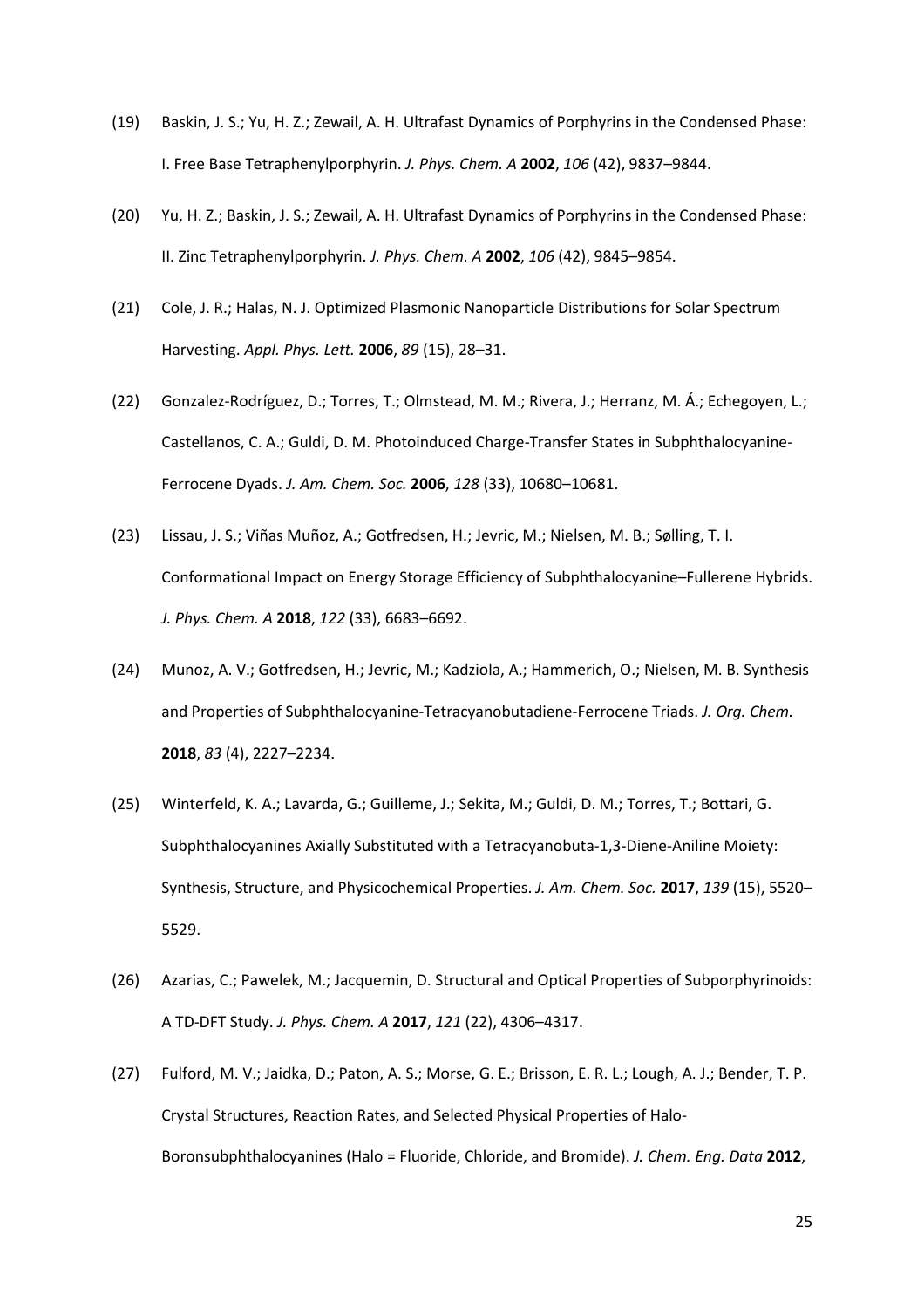*57* (10), 2756–2765.

- (28) Claessens, C. G.; González-Rodríguez, D.; Torres, T. Subphthalocyanines: Singular Nonplanar Aromatic Compounds - Synthesis, Reactivity, and Physical Properties. *Chem. Rev.* **2002**, *102* (3), 835–853.
- (29) Osuka, A.; Bekki, Y.; Shimizu, D.; Fujimoto, K. Meso-Functionalizations of BIII Subporphyrin with BIII Meso-Lithiosubporphyrin. *Chem. - A Eur. J.* **2018**, 24 (48), 12708–12715.
- (30) Morse, G. E.; Castrucci, J. S.; Helander, M. G.; Lu, Z. H.; Bender, T. P. Phthalimido-Boronsubphthalocyanines: New Derivatives of Boronsubphthalocyanine with Bipolar Electrochemistry and Functionality in OLEDs. *ACS Appl. Mater. Interfaces* **2011**, *3* (9), 3538– 3544.
- (31) Helander, M. G.; Morse, G. E.; Qiu, J.; Castrucci, J. S.; Bender, T. P.; Lu, Z. H. Pentafluorophenoxy Boron Subphthalocyanine as a Fluorescent Dopant Emitter in Organic Light Emitting Diodes. *ACS Appl. Mater. Interfaces* **2010**, *2* (11), 3147–3152.
- (32) Del Rey, B.; Keller, U.; Torres, T.; Rojo, G.; Agulló-López, F.; Nonell, S.; Martí, C.; Brasselet, S.; Ledoux, I.; Zyss, J. Synthesis and Nonlinear Optical, Photophysical, and Electrochemical Properties of Subphthalocyanines. *J. Am. Chem. Soc.* **1998**, *120* (49), 12808–12817.
- (33) Managa, M.; Mack, J.; Gonzalez-Lucasb, D.; Remiro-Buenamañana, S.; Tshangana, C.; Cammidge, A. N.; Nyokong, T. Photophysical Properties of Tetraphenylporphyrinsubphthalocyanine Conjugates. *J. Porphyr. Phthalocyanines* **2016**, *20* (1- 4), 1–20.
- (34) Megerle, U.; Pugliesi, I.; Schriever, C.; Sailer, C. F.; Riedle, E. Sub-50 Fs Broadband Absorption Spectroscopy with Tunable Excitation: Putting the Analysis of Ultrafast Molecular Dynamics on Solid Ground. *Appl. Phys. B Lasers Opt.* **2009**, *96* (2–3), 215–231.
- (35) Hall, C. R.; Conyard, J.; Heisler, I. A.; Jones, G.; Frost, J.; Browne, W. R.; Feringa, B. L.; Meech,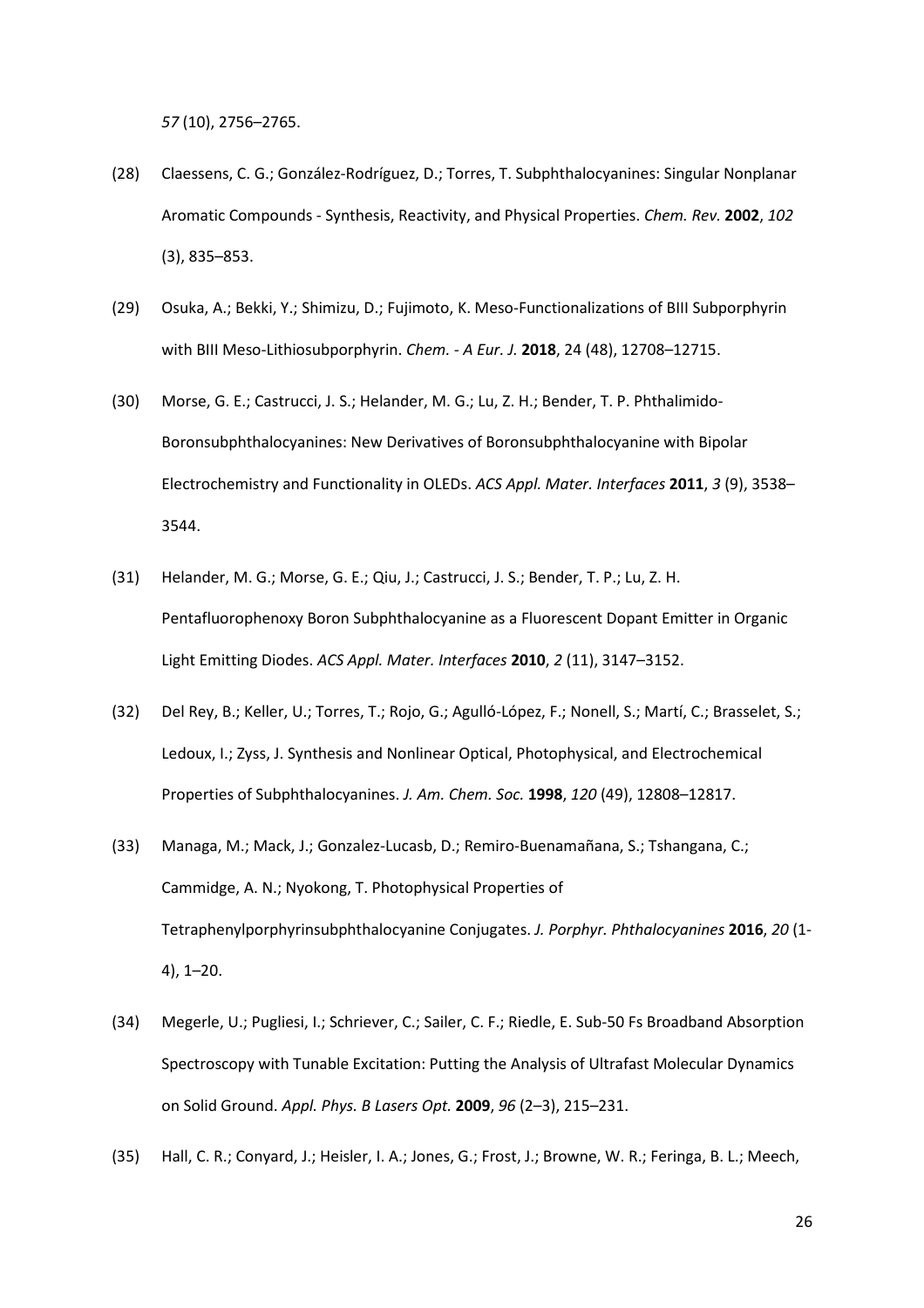S. R. Ultrafast Dynamics in Light-Driven Molecular Rotary Motors Probed by Femtosecond Stimulated Raman Spectroscopy. *J. Am. Chem. Soc.* **2017**, *139* (21), 7408–7414.

- (36) Heisler, I. A.; Moca, R.; Camargo, F. V. A.; Meech, S. R. Two-Dimensional Electronic Spectroscopy Based on Conventional Optics and Fast Dual Chopper Data Acquisition. *Rev. Sci. Instrum.* **2014**, *85* (6),63030.
- (37) Brixner, T.; Mančal, T.; Stiopkin, I. V.; Fleming, G. R. Phase-Stabilized Two-Dimensional Electronic Spectroscopy. *J. Chem. Phys.* **2004**, *121* (9), 4221–4236.
- (38) Harriman, A.; Porter, G.; Searle, N. Reversible Photo-Oxidation of Zinc Tetraphenylporphine by Benzo-1,4-Quinone. *J. Chem. Soc. Faraday Trans. 2 Mol. Chem. Phys.* **1979**, *75*, 1515–1521.
- (39) El-Khouly, M. E. Electron Transfer Reaction of Light Harvesting Zinc Naphthalocyanine-Subphthalocyanine Self-Assembled Dyad: Spectroscopic, Electrochemical, Computational, and Photochemical Studies. *Phys. Chem. Chem. Phys.* **2010**, *12* (39), 12746–12752.
- (40) Łapok, Ł.; Obłoza, M.; Solarski, J.; Pędziński, T.; Nowakowska, M. The Facile Synthesis, Triplet State Properties and Electrochemistry of Hexaiodo-Subphthalocyanine. *Chem. - A Eur. J.* **2018**, 24(64),17080-17090.
- (41) McEwan, K. J.; Bourhill, G.; Robertson, J. M.; Anderson, H. L. The Nonlinear Optical Characterization of Meso-Substituted Porphyrin Dyes. **2000**, *9* (4), 451–468.
- (42) Walters, V. A.; De Paula, J. C.; Jackson, B.; Nutaitis, C.; Hall, K.; Lind, J.; Cardozo, K.; Chandran, K.; Raible, D.; Phillips, C. M. Electronic Structure of Triplet States of Zinc(II) Tetraphenylporphyrins. *J. Phys. Chem.* **1995**, *99* (4), 1166–1171.
- (43) Fidler, A. F.; Harel, E.; Long, P. D.; Engel, G. S. Two-Dimensional Spectroscopy Can Distinguish between Decoherence and Dephasing of Zero-Quantum Coherences. *J. Phys. Chem. A* **2012**, *116* (1), 282–289.
- (44) Šanda, F.; Perlík, V.; Lincoln, C. N.; Hauer, J. Center Line Slope Analysis in Two-Dimensional